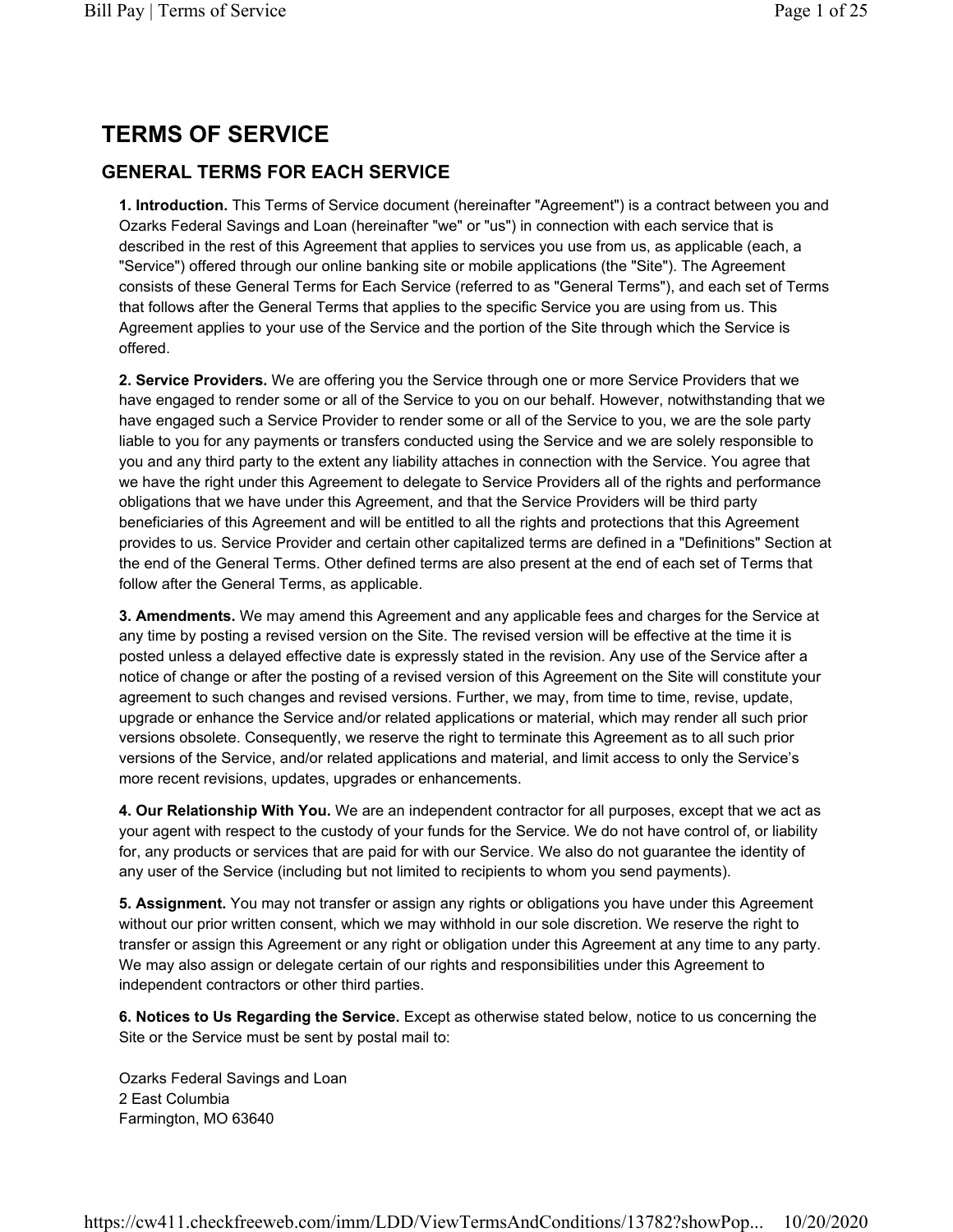We may also be reached at 844-596-1069 for questions and other purposes concerning the Service. We will act on your telephone calls as described below in Section 22 of the General Terms (Errors, Questions, and Complaints), but otherwise, such telephone calls will not constitute legal notices under this Agreement.

7. Notices to You. You agree that we may provide notice to you by posting it on the Site, sending you an in-product message within the Service, emailing it to an email address that you have provided us, mailing it to any postal address that you have provided us, or by sending it as a text message to any mobile phone number that you have provided us, including but not limited to the mobile phone number that you have listed in your Service setup or customer profile. For example, users of the Service may receive certain notices (such as notices of processed Payment Instructions, alerts for validation and notices of receipt of payments) as text messages on their mobile phones. All notices by any of these methods shall be deemed received by you no later than twenty-four (24) hours after they are sent or posted, except for notice by postal mail, which shall be deemed received by you no later than three (3) Business Days after it is mailed. You may request a paper copy of any legally required disclosures and you may terminate your consent to receive required disclosures through electronic communications by contacting us as described in Section 6 of the General Terms above. We reserve the right to charge you a reasonable fee not to exceed twenty dollars (\$20.00) to respond to each such request. We reserve the right to terminate your use of the Service if you withdraw your consent to receive electronic communications.

8. Text Messages, Calls and/or Emails to You. By providing us with a telephone number (including a wireless/cellular, mobile telephone number and/or email address), you consent to receiving calls from us and our Service Providers at that number INCLUDING THOSE MADE BY USE OF AN AUTOMATIC TELEPHONE DIALING SYSTEM ("ATDS"), and/or emails from us for our everyday business purposes (including identity verification). You acknowledge and agree that such telephone calls include, but are not limited to, live telephone calls, prerecorded or artificial voice message calls, text messages, and calls made by an ATDS from us or our affiliates and agents. Please review our Privacy Policy for more information.

9. Receipts and Transaction History. You may view your transaction history by logging into the Service and looking at your transaction history. You agree to review your transactions by this method instead of receiving receipts by mail.

10. Your Privacy. Protecting your privacy is very important to us. Please review our Privacy Policy in order to better understand our commitment to maintaining your privacy, as well as our use and disclosure of your information.

11. Privacy of Others. If you receive information about another person through the Service, you agree to keep the information confidential and only use it in connection with the Service.

12. Eligibility. The Service is offered only to individual residents of the United States who can form legally binding contracts under applicable law. Without limiting the foregoing, the Service is not offered to minors unless the minor is using an Eligible Transaction Account in the name of the minor with a parent or guardian as a co-signor or guarantor. By using the Service, you represent that you meet these requirements and that you agree to be bound by this Agreement.

13. Prohibited Payments. The following types of payments are prohibited through the Service, and we have the right but not the obligation to monitor for, block, cancel and/or reverse such payments:

- a. Payments to or from persons or entities located in prohibited territories (including any territory outside of the United States); and
- b. Payments that violate any law, statute, ordinance or regulation; and
- c. Payments that violate the Acceptable Use terms in Section 14 of the General Terms below; and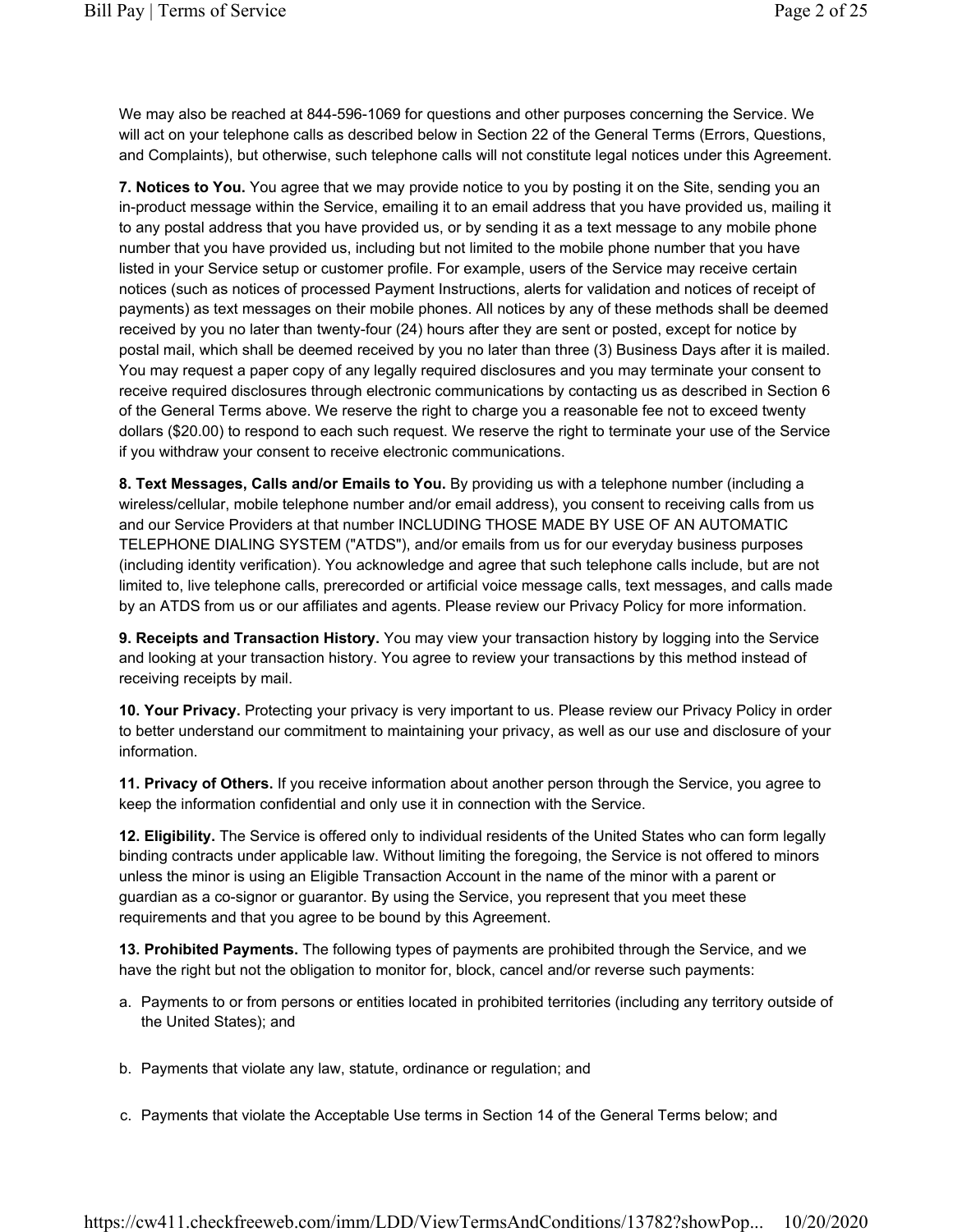- d. Payments related to: (1) tobacco products, (2) prescription drugs and devices; (3) narcotics, steroids, controlled substances or other products that present a risk to consumer safety; (4) drug paraphernalia; (5) ammunition, firearms, or firearm parts or related accessories; (6) weapons or knives regulated under applicable law; (7) goods or services that encourage, promote, facilitate or instruct others to engage in illegal activity; (8) goods or services that are sexually oriented; (9) goods or services that promote hate, violence, racial intolerance, or the financial exploitation of a crime; (10) goods or services that defame, abuse, harass or threaten others; (11) goods or services that include any language or images that are bigoted, hateful, racially offensive, vulgar, obscene, indecent or discourteous; (12) goods or services that advertise, sell to, or solicit others; or (13) goods or services that infringe or violate any copyright, trademark, right of publicity or privacy, or any other proprietary right under the laws of any jurisdiction; and
- e. Payments related to gambling, gaming and/or any other activity with an entry fee and a prize, including, but not limited to, casino games, sports betting, horse or dog racing, lottery tickets, other ventures that facilitate gambling, games of skill (whether or not it is legally defined as a lottery) and sweepstakes; and
- f. Payments relating to transactions that (1) support pyramid or ponzi schemes, matrix programs, other "get rich quick" schemes or multi-level marketing programs, (2) are associated with purchases of real property, annuities or lottery contracts, lay-away systems, off-shore banking or transactions to finance or refinance debts funded by a credit card, (3) are for the sale of items before the seller has control or possession of the item, (4) constitute money-laundering or terrorist financing, (5) are associated with the following "money service business" activities: the sale of traveler's checks or money orders, currency dealers or exchanges, or check cashing, or (6) provide credit repair or debt settlement services; and
- g. Tax payments and court ordered payments.

Except as required by applicable law, in no event shall we or our Service Providers be liable for any claims or damages resulting from your scheduling of prohibited payments. We encourage you to provide notice to us by the methods described in Section 6 of the General Terms above of any violations of the General Terms or the Agreement generally.

14. Acceptable Use. You agree that you are independently responsible for complying with all applicable laws in all of your activities related to your use of the Service, regardless of the purpose of the use, and for all communications you send through the Service. We and our Service Providers have the right but not the obligation to monitor and remove communications content that we find in our sole discretion to be objectionable in any way. In addition, you are prohibited from using the Service for communications or activities that: (a) violate any law, statute, ordinance or regulation; (b) promote hate, violence, racial intolerance, or the financial exploitation of a crime; (c) defame, abuse, harass or threaten others; (d) include any language or images that are bigoted, hateful, racially offensive, vulgar, obscene, indecent or discourteous; (e) infringe or violate any copyright, trademark, right of publicity or privacy or any other proprietary right under the laws of any jurisdiction; (f) impose an unreasonable or disproportionately large load on our infrastructure; (g) facilitate any viruses, trojan horses, worms or other computer programming routines that may damage, detrimentally interfere with, surreptitiously intercept or expropriate any system, data or information; (h) constitute use of any robot, spider, other automatic device, or manual process to monitor or copy the Service or the portion of the Site through which the Service is offered without our prior written permission; (i) constitute use of any device, software or routine to bypass technology protecting the Site or Service, or interfere or attempt to interfere, with the Site or the Service; or (j) may cause us or our Service Providers to lose any of the services from our internet service providers, payment processors, or other vendors. We encourage you to provide notice to us by the methods described in Section 6 of the General Terms above of any violations of the General Terms or the Agreement generally.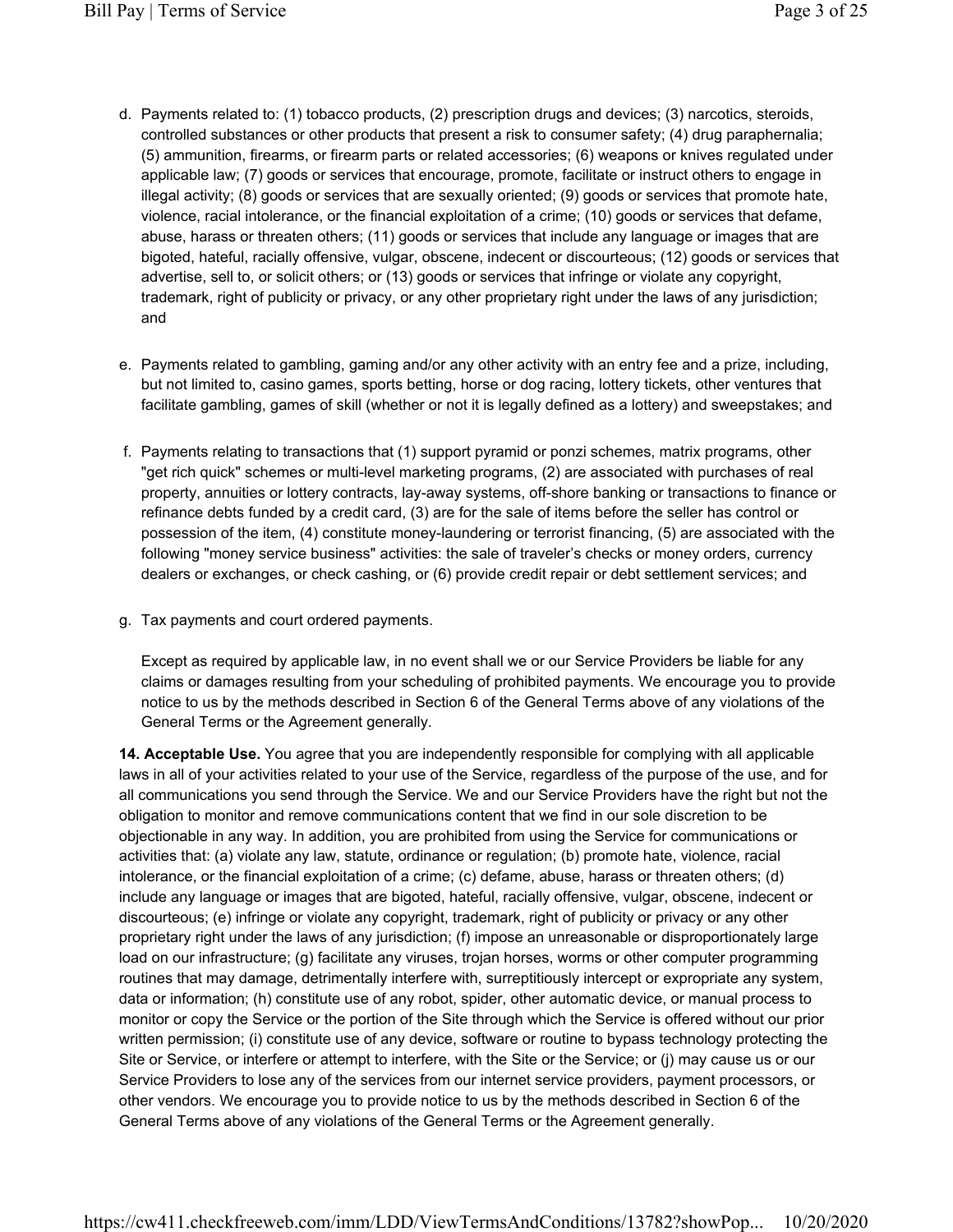15. Payment Methods and Amounts. There are limits on the amount of money you can send or receive through our Service. Your limits may be adjusted from time-to-time in our sole discretion. For certain Services, you may have the ability to log in to the Site to view your individual transaction limits. We or our Service Provider also reserve the right to select the method in which to remit funds on your behalf though the Service, and in the event that your Eligible Transaction Account is closed or otherwise unavailable to us the method to return funds to you. These payment methods may include, but may not be limited to, an electronic debit, a paper check drawn on the account of our Service Provider, or draft check drawn against your account.

16. Your Liability for Unauthorized Transfers. Immediately following your discovery of an unauthorized Payment Instruction, you shall communicate with customer care for the Service in the manner set forth in Section 6 of the General Terms above. You acknowledge and agree that time is of the essence in such situations. If you tell us within two (2) Business Days after you discover your password or other means to access your account through which you access the Service has been lost or stolen, your liability is no more than \$50.00 should someone access your account without your permission. If you do not tell us within two (2) Business Days after you learn of such loss or theft, and we can prove that we could have prevented the unauthorized use of your password or other means to access your account if you had told us, you could be liable for as much as \$500.00. If your monthly financial institution statement contains payments that you did not authorize, you must tell us at once. If you do not tell us within sixty (60) days after the statement was sent to you, you may lose any amount transferred without your authorization after the sixty (60) days if we can prove that we could have stopped someone from taking the money had you told us in time. If a good reason (such as a long trip or a hospital stay) prevented you from telling us, we will extend the time periods specified above to a reasonable period.

17. Taxes. It is your responsibility to determine what, if any, taxes apply to the transactions you make or receive, and it is your responsibility to collect, report and remit the correct tax to the appropriate tax authority. We are not responsible for determining whether taxes apply to your transaction, or for collecting, reporting or remitting any taxes arising from any transaction.

18. Failed or Returned Payment Instructions. In using the Service, you are requesting that we or our Service Provider attempt to make payments for you from your Eligible Transaction Account. If the Payment Instruction cannot be completed for any reason associated with your Eligible Transaction Account (for example, there are insufficient funds in your Eligible Transaction Account, or the Payment Instruction would exceed the credit or overdraft protection limit of your Eligible Transaction Account, to cover the payment), the Payment Instruction may or may not be completed. In certain circumstances, our Service Provider may either advance funds drawn on their corporate account or via an electronic debit, and in such circumstances will attempt to debit the Eligible Transaction Account a second time to complete the Payment Instruction. In some instances, you will receive a return notice from us or our Service Provider. In each such case, you agree that:

- a. You will reimburse our Service Provider immediately upon demand the amount of the Payment Instruction if the payment has been delivered but there are insufficient funds in, or insufficient overdraft credits associated with, your Eligible Transaction Account to allow the debit processing to be completed;
- b. You may be assessed a late fee equal to one and a half percent (1.5%) of any unpaid amounts plus costs of collection by our Service Provider or their third-party contractor if the Payment Instruction cannot be debited because you have insufficient funds in your Eligible Transaction Account, or the transaction would exceed the credit or overdraft protection limit of your Eligible Transaction Account, to cover the payment, or if the funds cannot otherwise be collected from you. The aforesaid amounts will be charged in addition to any NSF charges that may be assessed by us, as set forth in your fee schedule from us (including as disclosed on the Site) or your account agreement with us. You hereby authorize us and our Service Provider to deduct all of these amounts from your designated Eligible Transaction Account, including by ACH debit;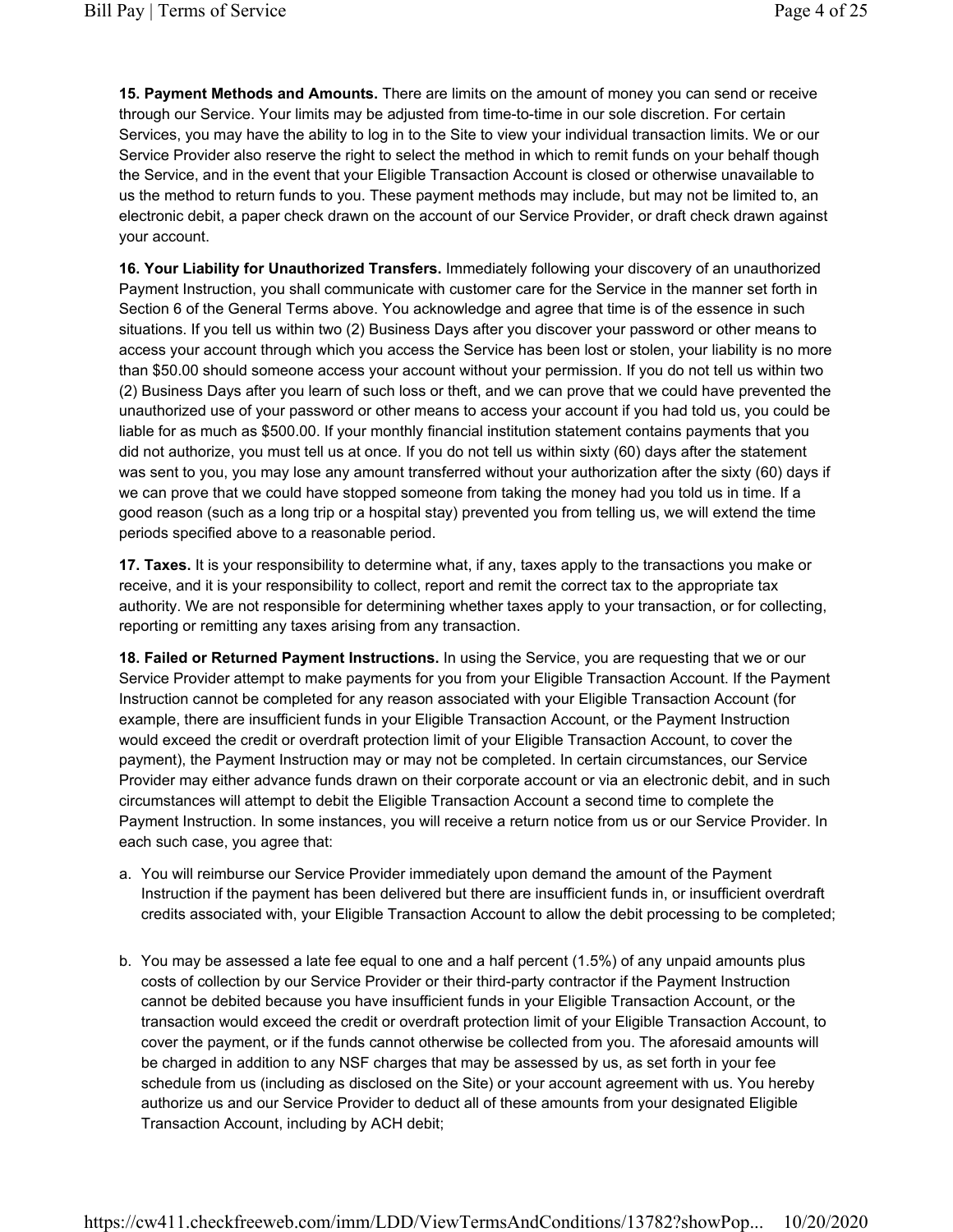c. Service Provider is authorized to report the facts concerning the return to any credit reporting agency.

19. Address or Banking Changes. It is your sole responsibility and you agree to ensure that the contact information in your user profile is current and accurate. This includes, but is not limited to, name, physical address, phone numbers and email addresses. Depending on the Service, changes may be able to be made within the user interface of the Service or by contacting customer care for the Service as set forth in Section 6 of the General Terms above. We are not responsible for any payment processing errors or fees incurred if you do not provide accurate Eligible Transaction Account, Payment Instructions or contact information.

20. Information Authorization. Your enrollment in the applicable Service may not be fulfilled if we cannot verify your identity or other necessary information. Through your enrollment in or use of each Service, you agree that we reserve the right to request a review of your credit rating at our own expense through an authorized bureau. In addition, and in accordance with our Privacy Policy, you agree that we reserve the right to obtain personal information about you, including without limitation, financial information and transaction history regarding your Eligible Transaction Account. You further understand and agree that we reserve the right to use personal information about you for our and our Service Providers' everyday business purposes, such as to maintain your ability to access the Service, to authenticate you when you log in, to send you information about the Service, to perform fraud screening, to verify your identity, to determine your transaction limits, to perform collections, to comply with laws, regulations, court orders and lawful instructions from government agencies, to protect the personal safety of subscribers or the public, to defend claims, to resolve disputes, to troubleshoot problems, to enforce this Agreement, to protect our rights and property, and to customize, measure, and improve the Service and the content and layout of the Site. Additionally, we and our Service Providers may use your information for risk management purposes and may use, store and disclose your information acquired in connection with this Agreement as permitted by law, including (without limitation) any use to effect, administer or enforce a transaction or to protect against or prevent actual or potential fraud, unauthorized transactions, claims or other liability. We and our Service Providers shall have the right to retain such data even after termination or expiration of this Agreement for risk management, regulatory compliance, or audit reasons, and as permitted by applicable law for everyday business purposes. In addition, we and our Service Providers may use, store and disclose such information acquired in connection with the Service in statistical form for pattern recognition, modeling, enhancement and improvement, system analysis and to analyze the performance of the Service. The following provisions in this Section apply to certain Services:

- a. Mobile Subscriber Information. You authorize your wireless carrier to disclose information about your account, such as subscriber status, payment method and device details, if available, to support identity verification, fraud avoidance and other uses in support of transactions for the duration of your business relationship with us. This information may also be shared with other companies to support your transactions with us and for identity verification and fraud avoidance purposes.
- b. Device Data. We may share certain personal information and device-identifying technical data about you and your devices with third party service providers, who will compare and add device data and fraud data from and about you to a database of similar device and fraud information in order to provide fraud management and prevention services, which include but are not limited to identifying and blocking access to the applicable service or Web site by devices associated with fraudulent or abusive activity. Such information may be used by us and our third party service providers to provide similar fraud management and prevention services for services or Web sites not provided by us. We will not share with service providers any information that personally identifies the user of the applicable device.

21. Service Termination, Cancellation, or Suspension. If you wish to cancel the Service, you may contact us as set forth in Section 6 of the General Terms above. Any payment(s) that have begun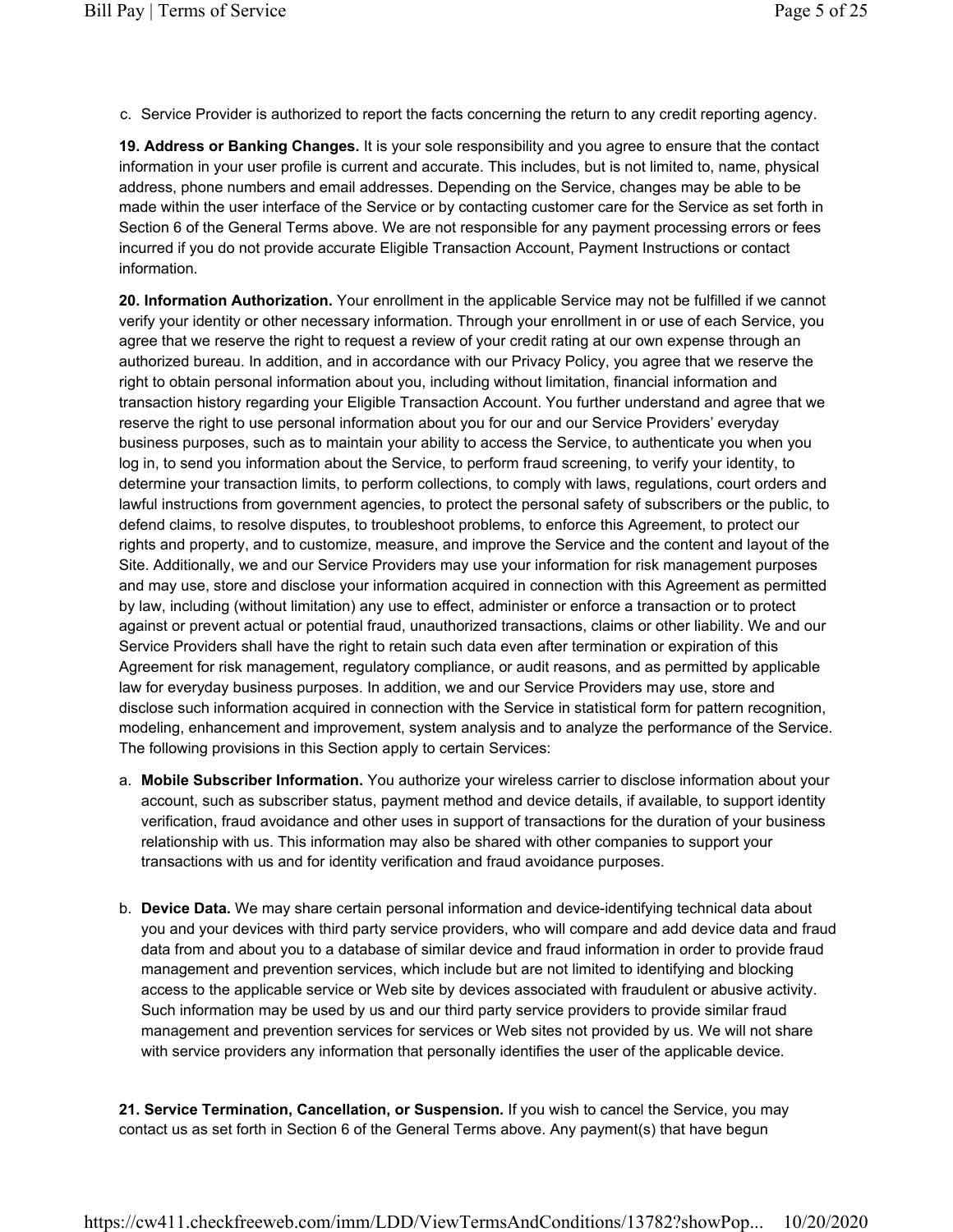processing before the requested cancellation date will be processed by us. You agree that we may terminate or suspend your use of the Service at any time and for any reason or no reason. Neither termination, cancellation nor suspension shall affect your liability or obligations under this Agreement.

#### 22. Errors, Questions, and Complaints.

- a. In case of errors or questions about your transactions, you should as soon as possible contact us as set forth in Section 6 of the General Terms above.
- b. If you think your periodic statement for your account is incorrect or you need more information about a transaction listed in the periodic statement for your account, we must hear from you no later than sixty (60) days after we send you the applicable periodic statement for your account that identifies the error. You must:
	- 1. Tell us your name;
	- 2. Describe the error or the transaction in question, and explain as clearly as possible why you believe it is an error or why you need more information; and,
	- 3. Tell us the dollar amount of the suspected error.
- c. If you tell us orally, we may require that you send your complaint in writing within ten (10) Business Days after your oral notification. Except as described below, we will determine whether an error occurred within ten (10) Business Days after you notify us of the error. We will tell you the results of our investigation within three (3) Business Days after we complete our investigation of the error, and will correct any error promptly. However, if we require more time to confirm the nature of your complaint or question, we reserve the right to take up to forty-five (45) days to complete our investigation. If we decide to do this, we will provisionally credit your Eligible Transaction Account within ten (10) Business Days for the amount you think is in error. If we ask you to submit your complaint or question in writing and we do not receive it within ten (10) Business Days, we may not provisionally credit your Eligible Transaction Account. If it is determined there was no error we will mail you a written explanation within three (3) Business Days after completion of our investigation. You may ask for copies of documents used in our investigation. We may revoke any provisional credit provided to you if we find an error did not occur.

23. Intellectual Property. All other marks and logos related to the Service are either trademarks or registered trademarks of us or our licensors. In addition, all page headers, custom graphics, button icons, and scripts are our service marks, trademarks, and/or trade dress or those of our licensors. You may not copy, imitate, or use any of the above without our prior written consent, which we may withhold in our sole discretion, and you may not use them in a manner that is disparaging to us or the Service or display them in any manner that implies our sponsorship or endorsement. All right, title and interest in and to the Service, the portion of the Site through which the Service is offered, the technology related to the Site and Service, and any and all technology and any content created or derived from any of the foregoing, is our exclusive property or that of our licensors. Moreover, any suggestions, ideas, notes, drawings, concepts, or other information you may send to us through or regarding the Site or Service shall be considered an uncompensated contribution of intellectual property to us and our licensors, shall also be deemed our and our licensors' exclusive intellectual property, and shall not be subject to any obligation of confidentiality on our part. By submitting any such materials to us, you automatically grant (or warrant that the owner of such materials has expressly granted) to us and our licensors a perpetual, royalty-free, irrevocable, nonexclusive right and license to use, reproduce, modify, adapt, publish, translate, publicly perform and display, create derivative works from and distribute such materials or incorporate such materials into any form, medium, or technology now known or later developed, and you warrant that all so-called "moral rights" in those materials have been waived, and you warrant that you have the right to make these warranties and transfers of rights.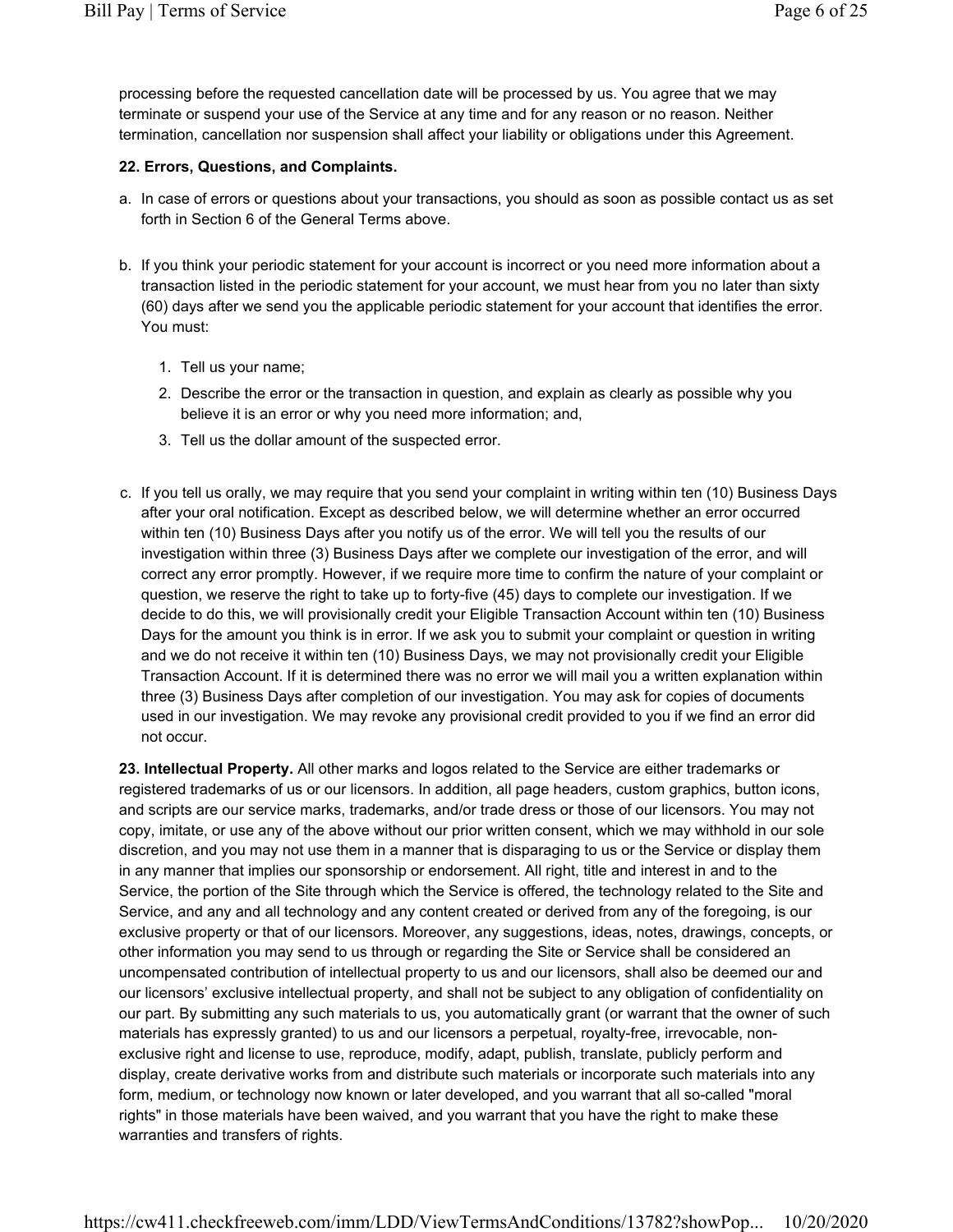24. Links and Frames. Links to other sites may be provided on the portion of the Site through which the Service is offered for your convenience. By providing these links, we are not endorsing, sponsoring or recommending such sites or the materials disseminated by or services provided by them, and are not responsible for the materials, services or other situations at or related to or from any other site, and make no representations concerning the content of sites listed in any of the Service web pages. Consequently, we cannot be held responsible for the accuracy, relevancy, copyright compliance, legality or decency of material contained in sites listed in any search results or otherwise linked to the Site. For example, if you "click" on a banner advertisement or a search result, your "click" may take you off the Site. This may include links from advertisers, sponsors, and content partners that may use our logo(s) as part of a cobranding agreement. These other sites may send their own cookies to users, collect data, solicit personal information, or contain information that you may find inappropriate or offensive. In addition, advertisers on the Site may send cookies to users that we do not control. You may link to the home page of our Site. However, you may not link to other pages of our Site without our express written permission. You also may not "frame" material on our Site without our express written permission. We reserve the right to disable links from any third party sites to the Site.

25. Password and Security. If you are issued or create any password or other credentials to access the Service or the portion of the Site through which the Service is offered, you agree not to give or make available your password or credentials to any unauthorized individuals, and you agree to be responsible for all actions taken by anyone to whom you have provided such credentials. If you believe that your credentials have been lost or stolen or that someone may attempt to use them to access the Site or Service without your consent, you must inform us at once at the telephone number provided in Section 6 of the General Terms above. See also Section 16 of the General Terms above regarding how the timeliness of your notice impacts your liability for unauthorized transfers.

26. Remedies. If we have reason to believe that you have engaged in any of the prohibited or unauthorized activities described in this Agreement or have otherwise breached your obligations under this Agreement, we may terminate, suspend or limit your access to or use of the Site or the Service; notify law enforcement, regulatory authorities, impacted third parties, and others as we deem appropriate; refuse to provide our services to you in the future; and/or take legal action against you. In addition, we, in our sole discretion, reserve the right to terminate this Agreement, access to the Site and/or use of the Service for any reason or no reason and at any time. The remedies contained in this Section 26 of the General Terms are cumulative and are in addition to the other rights and remedies available to us under this Agreement, by law or otherwise.

27. Disputes. In the event of a dispute regarding the Service, you and we agree to resolve the dispute by looking to this Agreement.

28. Arbitration. For any claim (excluding claims for injunctive or other equitable relief) where the total amount of the award sought is less than \$10,000.00 USD, the party requesting relief may elect to resolve the dispute in a cost effective manner through binding non-appearance-based arbitration. If a party elects arbitration, that party will initiate such arbitration through Judicial Arbitration and Mediation Services ("JAMS"), the American Arbitration Association ("AAA"), or an established alternative dispute resolution (ADR) administrator mutually agreed upon by the parties. The parties agree that the following rules shall apply: (a) the arbitration may be conducted telephonically, online and/or be solely based on written submissions, at the election of the party initiating the arbitration; (b) the arbitration shall not involve any personal appearance by the parties, their representatives or witnesses unless otherwise mutually agreed by the parties; (c) discovery shall not be permitted; (d) the matter shall be submitted for decision within ninety (90) days of initiation of arbitration, unless otherwise agreed by the parties, and the arbitrator must render a decision within thirty (30) days of submission; and (e) any award in such arbitration shall be final and binding upon the parties and may be submitted to any court of competent jurisdiction for confirmation. The parties acknowledge that remedies available under federal, state and local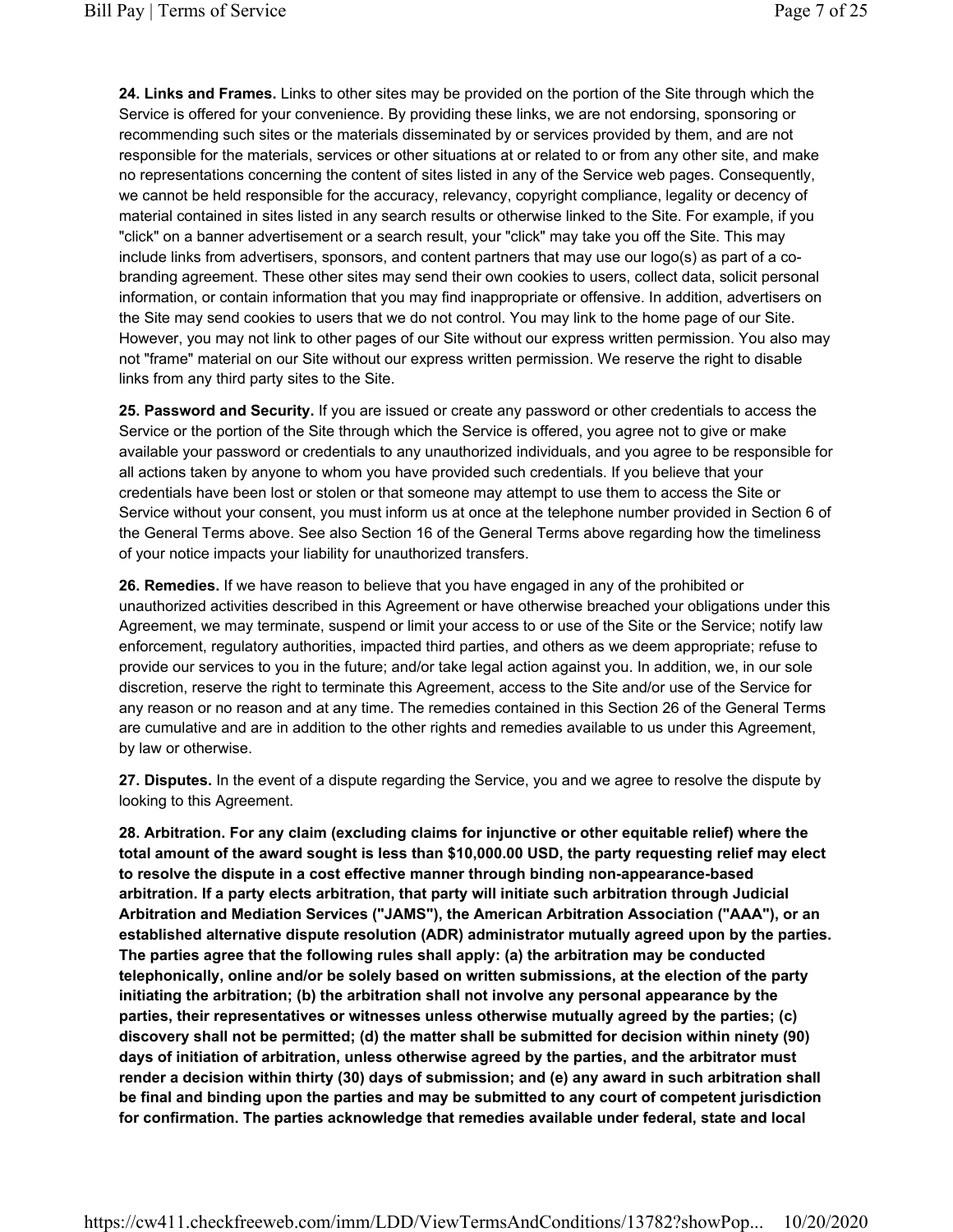# laws remain available through arbitration. NO CLASS ACTION, OTHER REPRESENTATIVE ACTION, OR PRIVATE ATTORNEY GENERAL ACTION, OR JOINDER OR CONSOLIDATION OF ANY CLAIM WITH A CLAIM OF ANOTHER PERSON SHALL BE ALLOWABLE IN ARBITRATION.

29. Law and Forum for Disputes. Unless our account agreement with you states otherwise, this Agreement shall be governed by and construed in accordance with the laws of the State in which you reside, without regard to its conflicts of laws provisions. To the extent that the terms of this Agreement conflict with applicable state or federal law, such state or federal law shall replace such conflicting terms only to the extent required by law. Unless expressly stated otherwise, all other terms of this Agreement shall remain in full force and effect. Unless our account agreement with you states otherwise, you agree that any claim or dispute you may have against us (other than those which are arbitrated under Section 28 of the General Terms above) must be resolved by a court located in the county in which you reside. You agree to submit to the personal jurisdiction of such courts for the purpose of litigating all claims or disputes unless said claim is submitted to arbitration under Section 28 of the General Terms of this Agreement. The United Nations Convention on Contracts for the International Sale of Goods shall not apply to this Agreement. BOTH PARTIES AGREE TO WAIVE ANY RIGHT TO HAVE A JURY PARTICIPATE IN THE RESOLUTION OF ANY DISPUTE OR CLAIM BETWEEN THE PARTIES OR ANY OF THEIR RESPECTIVE AFFILIATES ARISING UNDER THIS AGREEMENT.

30. Indemnification. You agree to defend, indemnify and hold harmless us and our Affiliates and Service Providers and their Affiliates and the employees and contractors of each of these, from any loss, damage, claim or demand (including attorney's fees) made or incurred by any third party due to or arising out of your breach of this Agreement and/or your use of the Site or the applicable Service.

31. Release. You release us and our Affiliates and Service Providers and the employees and contractors of each of these, from any and all claims, demands and damages (actual and consequential) of every kind and nature arising out of or in any way connected with any dispute that may arise between you or one or more other users of the Site or the applicable Service. In addition, if applicable to you, you waive California Civil Code §1542, which states that a general release does not extend to claims which the creditor does not know or suspect to exist in his favor at the time of executing the release, which if not known by him must have materially affected his settlement with the debtor.

32. No Waiver. We shall not be deemed to have waived any rights or remedies hereunder unless such waiver is in writing and signed by one of our authorized representatives. No delay or omission on our part in exercising any rights or remedies shall operate as a waiver of such rights or remedies or any other rights or remedies. A waiver on any one occasion shall not be construed as a bar or waiver of any rights or remedies on future occasions.

33. Exclusions of Warranties. THE SITE AND SERVICE AND RELATED DOCUMENTATION ARE PROVIDED "AS IS" WITHOUT WARRANTY OF ANY KIND, EITHER EXPRESSED OR IMPLIED, INCLUDING, BUT NOT LIMITED TO, THE IMPLIED WARRANTIES OF TITLE, MERCHANTABILITY, FITNESS FOR A PARTICULAR PURPOSE, AND NON-INFRINGEMENT. IN PARTICULAR, WE DO NOT GUARANTEE CONTINUOUS, UNINTERRUPTED OR SECURE ACCESS TO ANY PART OF OUR SERVICE, AND OPERATION OF OUR SITE MAY BE INTERFERED WITH BY NUMEROUS FACTORS OUTSIDE OF OUR CONTROL. SOME STATES DO NOT ALLOW THE DISCLAIMER OF CERTAIN IMPLIED WARRANTIES, SO THE FOREGOING DISCLAIMERS MAY NOT APPLY TO YOU. THIS PARAGRAPH GIVES YOU SPECIFIC LEGAL RIGHTS AND YOU MAY ALSO HAVE OTHER LEGAL RIGHTS THAT VARY FROM STATE TO STATE.

34. Limitation of Liability. THE FOREGOING SHALL CONSTITUTE YOUR EXCLUSIVE REMEDIES AND THE ENTIRE LIABILITY OF US AND OUR AFFILIATES AND SERVICE PROVIDERS AND THE EMPLOYEES AND CONTRACTORS OF EACH OF THESE, FOR THE SERVICE AND THE PORTION OF THE SITE THROUGH WHICH THE SERVICE IS OFFERED. YOU ACKNOWLEDGE AND AGREE THAT FROM TIME TO TIME, THE SERVICE MAY BE DELAYED, INTERRUPTED OR DISRUPTED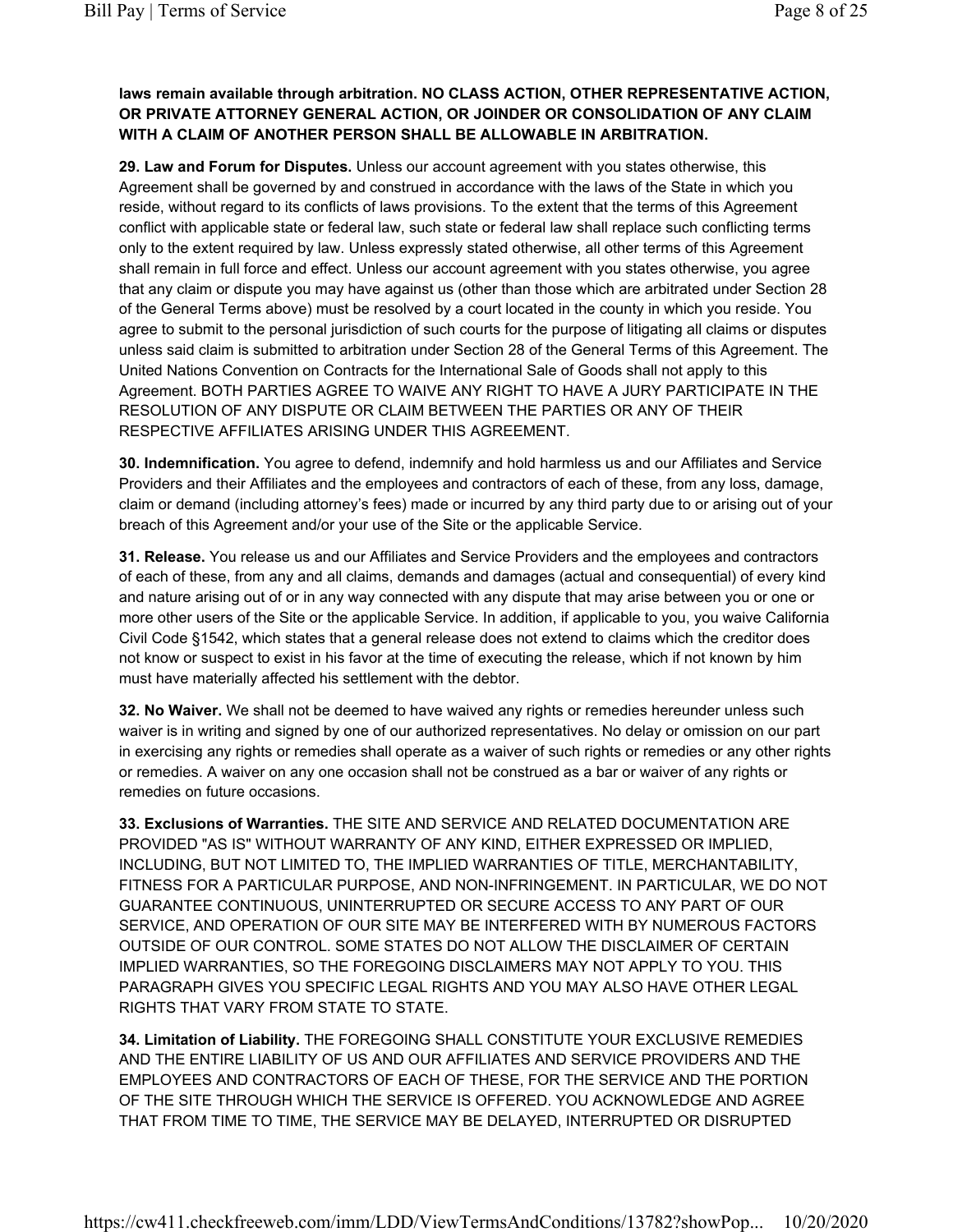PERIODICALLY FOR AN INDETERMINATE AMOUNT OF TIME DUE TO CIRCUMSTANCES BEYOND OUR REASONABLE CONTROL, INCLUDING BUT NOT LIMITED TO ANY INTERRUPTION, DISRUPTION OR FAILURE IN THE PROVISION OF THE SERVICE, WHETHER CAUSED BY STRIKES, POWER FAILURES, EQUIPMENT MALFUNCTIONS INTERNET DISRUPTION OR OTHER REASONS. IN NO EVENT SHALL WE OR OUR AFFILIATES OR SERVICE PROVIDERS OR THE EMPLOYEES OR CONTRACTORS OF ANY OF THESE, BE LIABLE FOR ANY CLAIM ARISING FROM OR RELATED TO THE SERVICE CAUSED BY OR ARISING OUT OF ANY SUCH DELAY, INTERRUPTION, DISRUPTION OR SIMILAR FAILURE. IN NO EVENT SHALL WE OR OUR AFFILIATES OR SERVICE PROVIDERS OR THE EMPLOYEES OR CONTRACTORS OF ANY OF THESE, BE LIABLE FOR ANY INDIRECT, SPECIAL, INCIDENTAL, CONSEQUENTIAL, PUNITIVE OR EXEMPLARY DAMAGES, INCLUDING LOSS OF GOODWILL OR LOST PROFITS (EVEN IF ADVISED OF THE POSSIBILITY THEREOF) ARISING IN ANY WAY OUT OF THE INSTALLATION, USE, OR MAINTENANCE OF THE SERVICE OR THE PORTION OF THE SITE THROUGH WHICH THE SERVICE IS OFFERED, EVEN IF SUCH DAMAGES WERE REASONABLY FORESEEABLE AND NOTICE WAS GIVEN REGARDING THEM. IN NO EVENT SHALL WE OR OUR AFFILIATES OR SERVICE PROVIDERS OR THE EMPLOYEES OR CONTRACTORS OF ANY OF THESE BE LIABLE FOR ANY CLAIM ARISING FROM OR RELATED TO THE SERVICE OR THE PORTION OF THE SITE THROUGH WHICH THE SERVICE IS OFFERED THAT YOU DO NOT STATE IN WRITING IN A COMPLAINT FILED IN A COURT OR ARBITRATION PROCEEDING AS DESCRIBED IN SECTIONS 28 AND 29 OF THE GENERAL TERMS ABOVE WITHIN TWO (2) YEARS OF THE DATE THAT THE EVENT GIVING RISE TO THE CLAIM OCCURRED. THESE LIMITATIONS WILL APPLY TO ALL CAUSES OF ACTION, WHETHER ARISING FROM BREACH OF CONTRACT, TORT (INCLUDING NEGLIGENCE) OR ANY OTHER LEGAL THEORY. OUR AGGREGATE LIABILITY, AND THE AGGREGATE LIABILITY OF OUR AFFILIATES AND SERVICE PROVIDERS AND THE EMPLOYEES AND CONTRACTORS OF EACH OF THESE, TO YOU AND ANY THIRD PARTY FOR ANY AND ALL CLAIMS OR OBLIGATIONS RELATING TO THIS AGREEMENT SHALL BE LIMITED TO DIRECT OUT OF POCKET DAMAGES UP TO A MAXIMUM OF \$500 (FIVE HUNDRED DOLLARS). SOME STATES DO NOT ALLOW THE EXCLUSION OR LIMITATION OF INCIDENTAL OR CONSEQUENTIAL DAMAGES SO THE ABOVE LIMITATION OR EXCLUSION MAY NOT APPLY TO YOU.

35. Complete Agreement, Severability, Captions, and Survival. You agree that this Agreement is the complete and exclusive statement of the agreement between us, sets forth the entire understanding between us and you with respect to the Service and the portion of the Site through which the Service is offered and supersedes any proposal or prior agreement, oral or written, and any other communications between us. If any provision of this Agreement is held to be invalid or unenforceable, such provision shall be struck and the remaining provisions shall be enforced. The captions of Sections in this Agreement are for convenience only and shall not control or affect the meaning or construction of any of the provisions of this Agreement. Sections 2, 5-7, 11, 17, 18, 23, and 26-35 of the General Terms, as well as any other terms which by their nature should survive, will survive the termination of this Agreement. If there is a conflict between the terms of this Agreement and something stated by an employee or contractor of ours (including but not limited to its customer care personnel), the terms of the Agreement will prevail.

#### 36. Definitions.

- a. "ACH Network" means the funds transfer system, governed by the NACHA Rules, that provides funds transfer services to participating financial institutions.
- b. "Affiliates" are companies related by common ownership or control.
- c. "Business Day" is every Monday through Friday, excluding Federal Reserve holidays or other days that banks are legally closed.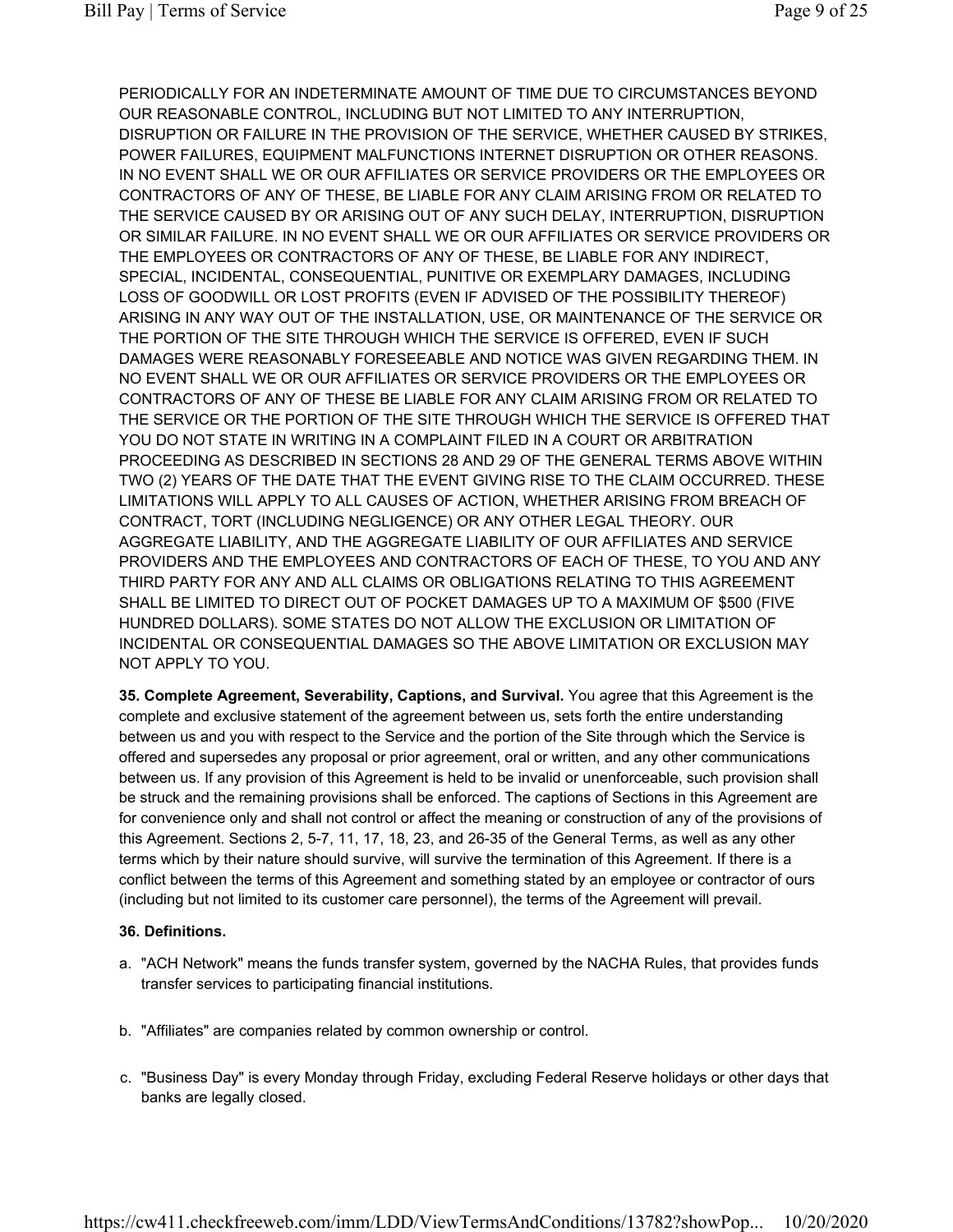- d. "Eligible Transaction Account" is a transaction account from which your payments will be debited, your Service fees, if any, will be automatically debited, or to which payments and credits to you will be credited, that is eligible for the Service. Depending on the Service, an Eligible Transaction Account may include a checking, money market or other direct deposit account, credit card account, or debit card account, including any required routing information.
- e. "Payment Instruction" is the information provided for a payment to be made under the applicable Service, which may be further defined and described below in connection with a specific Service.
- f. "Payment Network" means a debit or credit network (such as the ACH Network or ACCEL / Exchange payment network) through which funds may be transferred.
- g. "Service Provider" means companies that we have engaged (and their Affiliates) to render some or all of the Service to you on our behalf.

# BILL PAYMENT SERVICE ADDITIONAL TERMS

1. Description of Service. The term "Bill Payment Terms" means these Bill Payment Service Additional Terms. The bill payment service (for purposes of these Bill Payment Terms, and the General Terms as they apply to these Bill Payment Terms, the "Service") enables you to receive, view, and pay bills from the Site.

2. Payment Scheduling. The earliest possible Scheduled Payment Date for each Biller will be designated within the portion of the Site through which the Service is offered when you are scheduling the payment. Therefore, the Service will not permit you to select a Scheduled Payment Date less than the earliest possible Scheduled Payment Date designated for each Biller. When scheduling payments you must select a Scheduled Payment Date that is no later than the actual Due Date reflected on your Biller statement unless the Due Date falls on a non-Business Day. If the actual Due Date falls on a non-Business Day, you must select a Scheduled Payment Date that is at least one (1) Business Day before the actual Due Date. Scheduled Payment Dates must be prior to any late date or grace period. Depending on the method of payment, your Eligible Transaction Account may be debited prior to the Scheduled Payment Date. For example, if the selected method of payment is a draft check drawn on your account, the draft check arrives earlier than the Scheduled Payment Date due to expedited delivery by the postal service, and the Biller immediately deposits the draft check, your Eligible Transaction Account may be debited earlier than the Scheduled Payment Date.

3. The Service Guarantee. Due to circumstances beyond the control of the Service, particularly delays in handling and posting payments by Billers or financial institutions, some transactions may take longer to be credited to your account. The Service will bear responsibility for any late payment related charges up to \$50.00 should a payment post after its Due Date as long as the payment was scheduled in accordance with the Section 2 of the Bill Payment Terms (Payment Scheduling).

4. Payment Authorization and Payment Remittance. By providing the Service with names and account information of Billers to whom you wish to direct payments, you authorize the Service to follow the Payment Instructions that it receives through the Site. In order to process payments more efficiently and effectively, the Service may edit or alter payment data or data formats in accordance with Biller directives.

When the Service receives a Payment Instruction, you authorize the Service to debit your Eligible Transaction Account and remit funds on your behalf so that the funds arrive as close as reasonably possible to the Scheduled Payment Date designated by you. You also authorize the Service to credit your Eligible Transaction Account for payments returned to the Service by the United States Postal Service or Biller, or payments remitted to you on behalf of another authorized user of the Service.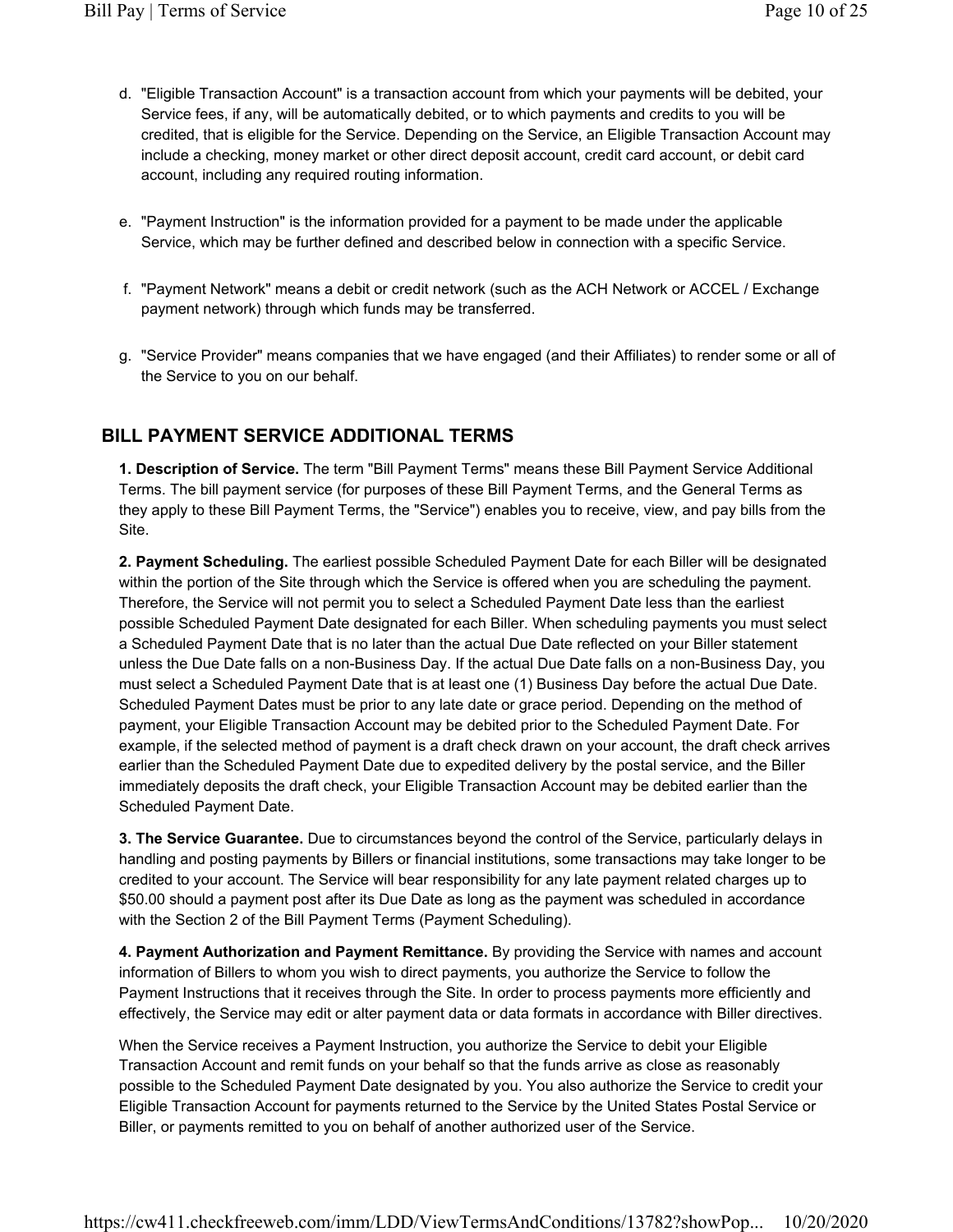The Service will attempt to make all your payments properly. However, the Service shall incur no liability and any Service Guarantee (as described in Section 3 of the Bill Payment Terms) shall be void if the Service is unable to complete any payments initiated by you because of the existence of any one or more of the following circumstances:

- 1. If, through no fault of the Service, your Eligible Transaction Account does not contain sufficient funds to complete the transaction or the transaction would exceed the credit limit of your overdraft account;
- 2. The payment processing center is not working properly and you know or have been advised by the Service about the malfunction before you execute the transaction;
- 3. You have not provided the Service with the correct Eligible Transaction Account information, or the correct name, address, phone number, or account information for the Biller; and/or,
- 4. Circumstances beyond control of the Service (such as, but not limited to, fire, flood, or interference from an outside force) prevent the proper execution of the transaction and the Service has taken reasonable precautions to avoid those circumstances.

Provided none of the foregoing exceptions are applicable, if the Service causes an incorrect amount of funds to be removed from your Eligible Transaction Account or causes funds from your Eligible Transaction Account to be directed to a Biller which does not comply with your Payment Instructions, the Service shall be responsible for returning the improperly transferred funds to your Eligible Transaction Account, and for directing to the proper Biller any previously misdirected transactions, and, if applicable, for any late payment related charges.

5. Payment Cancellation Requests. You may cancel or edit any Scheduled Payment (including recurring payments) by following the directions within the portion of the Site through which the Service is offered. There is no charge for canceling or editing a Scheduled Payment. Once the Service has begun processing a payment it cannot be cancelled or edited, therefore a stop payment request must be submitted.

6. Stop Payment Requests. The Service's ability to process a stop payment request will depend on the payment method and whether or not a check has cleared. The Service may also not have a reasonable opportunity to act on any stop payment request after a payment has been processed. If you desire to stop any payment that has already been processed, you must contact customer care for the Service in the manner set forth in Section 22 of the General Terms above. Although the Service will attempt to accommodate your request, the Service will have no liability for failing to do so. The Service may also require you to present your request in writing within fourteen (14) days. The charge for each stop payment request will be the current charge for such service as set out in the applicable fee schedule.

7. Exception Payments Requests. Exception Payments may be scheduled through the Service, however Exception Payments are discouraged and must be scheduled at your own risk. Except as required by applicable law, in no event shall the Service be liable for any claims or damages resulting from your scheduling of Exception Payments. The Service Guarantee (as described in Section 3 of the Bill Payment Terms) does not apply to Exception Payments.

8. Bill Delivery and Presentment. The Service includes a feature that electronically presents you with electronic bills from select Billers. Electronic bills may not be available from all of your Billers. Electronic bills are provided as a convenience only, and you remain solely responsible for contacting your Billers directly if you do not receive their statements. In addition, if you elect to activate one of the Service's electronic bill options, you also agree to the following:

1. Presentation of electronic bills. You will receive electronic bills from a Biller only if both: (a) you have designated it in the Service as one of your Billers, and (b) the Biller has arranged with our Service Provider to deliver electronic bills. The Service may then present you with electronic bills from that Biller if either: (1) you affirmatively elect online within the Service to receive electronic bills from the Biller, or (2) the Biller chooses to send you electronic bills on a temporary "trial basis." In either case, you can elect online within the Service to stop receiving electronic bills from a Biller. Electing to receive electronic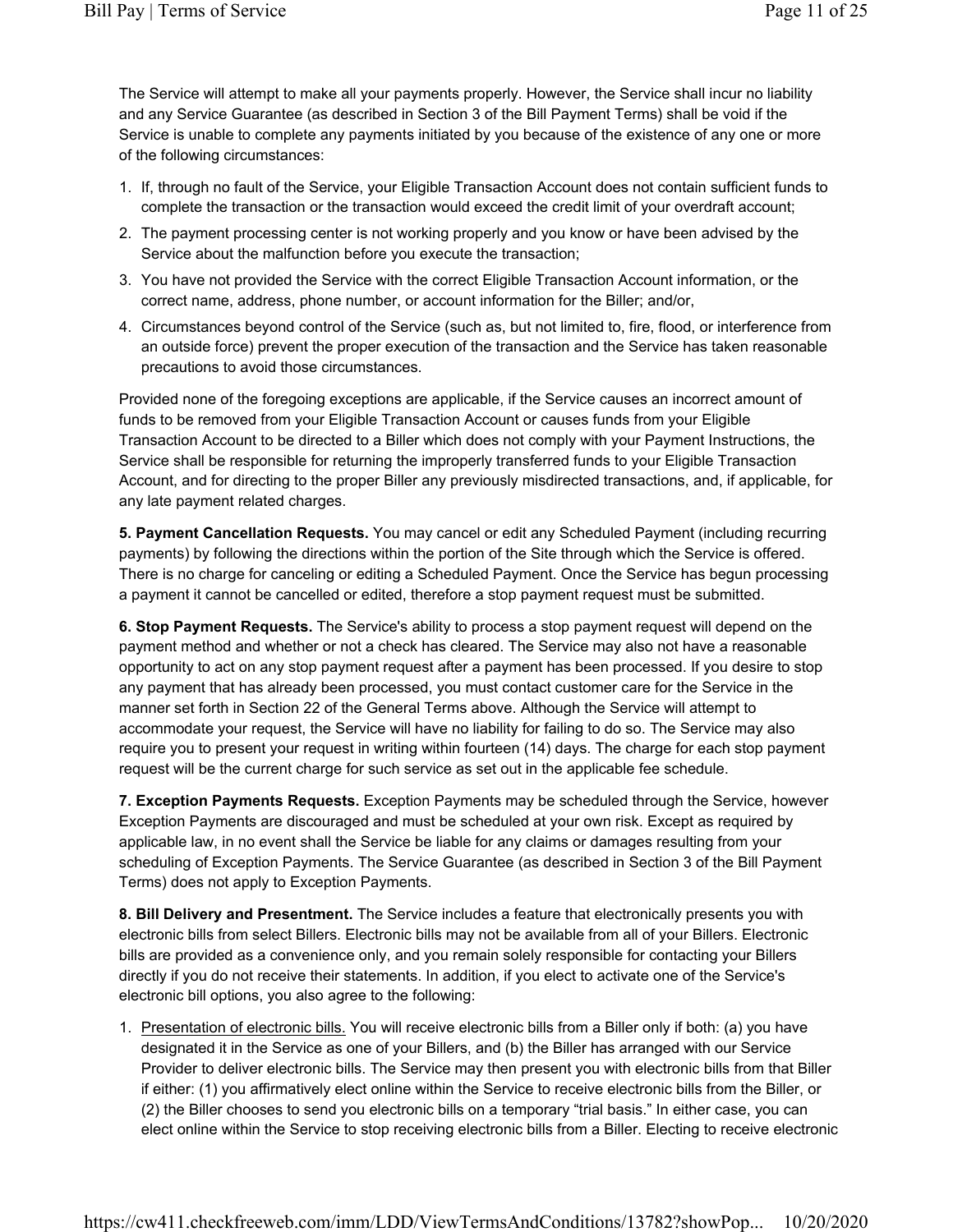bills, automatically receiving trial electronic bills, and declining further elected or trial electronic bills all occur on an individual Biller basis. The Service does not include an option to prevent ever participating in the automatic trial electronic bill feature. When affirmatively electing to receive electronic bills from a particular Biller, you may be presented with terms from that Biller for your acceptance. We are not a party to such terms.

- 2. Paper Copies of electronic bills. If you start receiving electronic bills from a Biller, the Biller may stop sending you paper or other statements. The ability to receive a paper copy of your statement(s) is at the sole discretion of the Biller. Check with the individual Biller regarding your ability to obtain paper copies of electronic bills on a regular or as-requested basis.
- 3. Sharing Information with Billers. You authorize us to share identifying personal information about you (such as name, address, telephone number, Biller account number) with companies that you have identified as your Billers and which we have identified as offering electronic bills for purposes of matching your identity on the Service's records and the Biller's records to (a) activate your affirmative request for electronic bills, and/or (b) confirm your eligibility for "trial basis" electronic bills.
- 4. Information held by the Biller. We are unable to update or change your personal information such as, but not limited to, name, address, phone numbers and email addresses, that is held by the Biller. Any changes will require you to contact the Biller directly. Additionally it is your responsibility to maintain all usernames and passwords for all electronic Biller sites. You also agree not to use someone else's information to gain unauthorized access to another person's bill. We may, at the request of the Biller, provide to the Biller your email address, service address, or other data specifically requested by the Biller for purposes of the Biller matching your identity against its records or informing you about the Biller's services and/or bill information.
- 5. Activation. We will notify the Biller of your request to receive electronic billing information. The presentment of your first electronic bill may vary from Biller to Biller and may take up to sixty (60) days, depending on the billing cycle of each Biller. While your electronic bill feature is being activated it is your responsibility to keep your accounts current. Each electronic Biller reserves the right to accept or deny your request to receive electronic bills.
- 6. Authorization to obtain bill data. You authorize us to obtain bill data from your Billers that you have requested to send you electronic bills, and from your Billers that wish to send you trial electronic bills. For some Billers, you will be asked to provide us with your user name and password for that Biller. By providing us with such information, you authorize us to use the information to obtain your bill data.
- 7. Notification. We will attempt to present all of your electronic bills promptly. In addition to notification within the Service, we may send an e-mail notification to the e-mail address listed for your account. It is your sole responsibility to ensure that this information is accurate. In the event you do not receive notification, it is your responsibility to periodically logon to the Service and check on the delivery of new electronic bills. The time for notification may vary from Biller to Biller. You are responsible for ensuring timely payment of all bills.
- 8. Cancellation of electronic bill notification. The electronic Biller reserves the right to cancel the presentment of electronic bills at any time. You may cancel electronic bill presentment at any time. The timeframe for cancellation of your electronic bill presentment may vary from Biller to Biller. It may take up to sixty (60) days, depending on the billing cycle of each Biller. We will notify your electronic Biller(s) as to the change in status of your account and it is your sole responsibility to make arrangements for an alternative form of bill delivery. We will not be responsible for presenting any electronic bills that are already in process at the time of cancellation.
- 9. Non-Delivery of electronic bill(s). You agree to hold us harmless should the Biller fail to deliver your statement(s). You are responsible for ensuring timely payment of all bills. Copies of previously delivered bills must be requested from the Biller directly.
- 10. Accuracy and dispute of electronic bill. We are not responsible for the accuracy of your electronic bill(s). We are only responsible for presenting the information we receive from the Biller. Any discrepancies or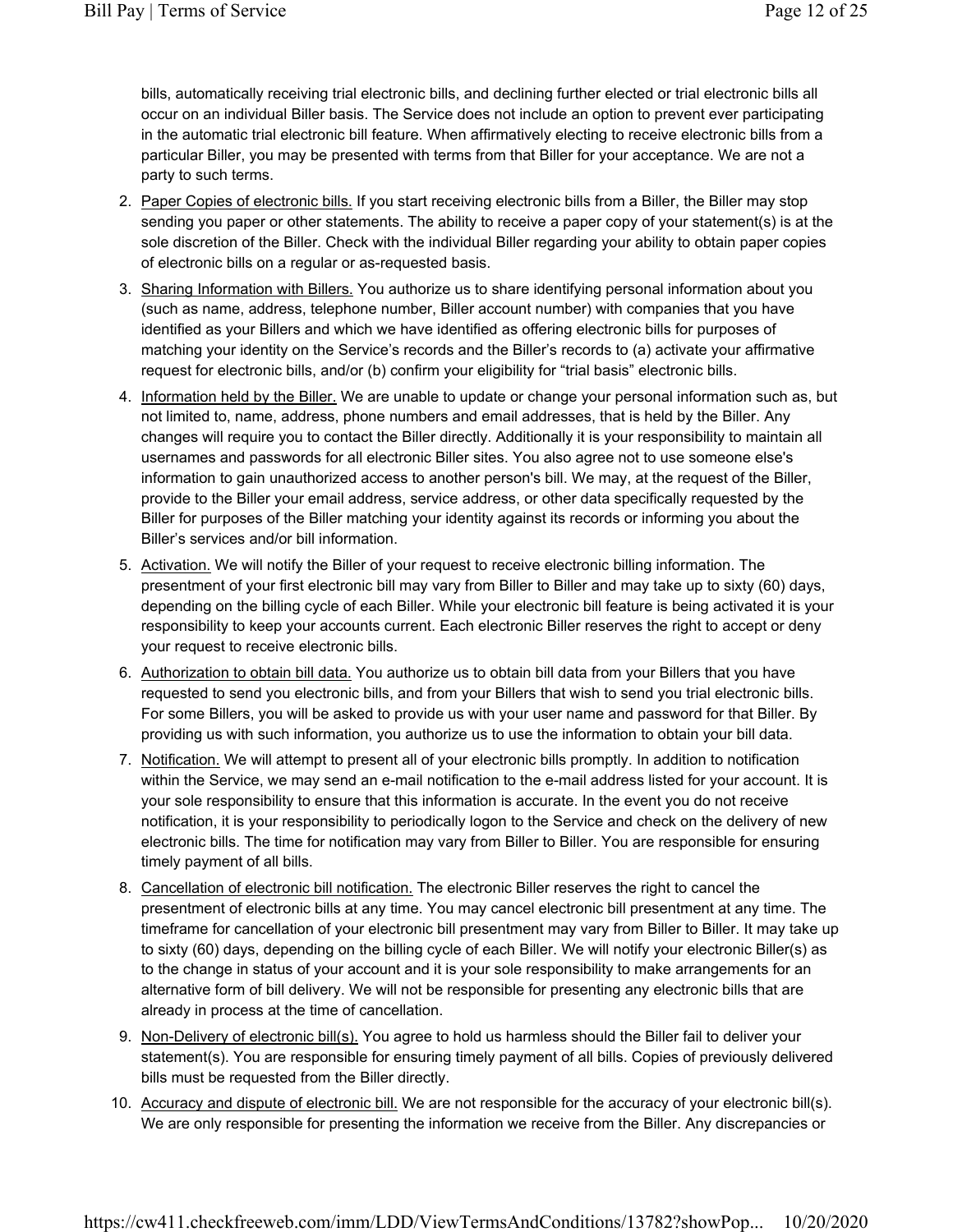disputes regarding the accuracy of your electronic bill summary or detail must be directly addressed and resolved with the Biller by you.

This Agreement does not alter your liability or obligations that currently exist between you and your Billers.

9. Disclosure of Account Information to Third Parties. It is our general policy to treat your account information as confidential. However, we will disclose information to third parties about your account or the transactions you make in the following situations pursuant to our Privacy Policy (as further described in Section 10 (Your Privacy) of the General Terms), in addition to the circumstances set forth in Section 20 of the General Terms (Information Authorization):

- 1. Where it is necessary for completing transactions;
- 2. Where it is necessary for activating additional services;
- 3. In order to verify the existence and condition of your account to a third party, such as a credit bureau or Biller;
- 4. To a consumer reporting agency for research purposes only;
- 5. In order to comply with a governmental agency or court orders; or,
- 6. If you give us your written permission.

10. Service Fees and Additional Charges. You are responsible for paying all fees associated with your use of the Service. Applicable fees will be disclosed in the user interface for, or elsewhere within, the Service or Site. Any applicable fees will be charged regardless of whether the Service was used, except for fees that are specifically use-based. Use-based fees for the Service will be charged against the Billing Account. There may be a charge for additional transactions and other optional services. You agree to pay such charges and authorize the Service to deduct the calculated amount from your designated Billing Account. Any financial fees associated with your standard deposit accounts will continue to apply. You are responsible for any and all telephone access fees and Internet service fees that may be assessed by your telephone and Internet service provider. Section 18 of the General Terms (Failed Or Returned Payment Instructions) applies if you do not pay our fees and charges for the Service, including without limitation if we debit the Billing Account for such fees, as described in this Section, and there are insufficient fees in the Billing Account.

11. Biller Limitation. The Service reserves the right to refuse to pay any Biller to whom you may direct a payment. As required by applicable law, the Service will notify you promptly if it decides to refuse to pay a Biller designated by you. as set forth in Section 13 of the General Terms (Prohibited Payments) or an Exception Payment under this Agreement.

12. Returned Payments. In using the Service, you understand that Billers and/or the United States Postal Service may return payments to the Service for various reasons such as, but not limited to, Biller's forwarding address expired; Biller account number is not valid; Biller is unable to locate account; or Biller account is paid in full. The Service will attempt to research and correct the returned payment and return it to your Biller, or void the payment and credit your Eligible Transaction Account. You may receive notification from the Service.

13. Information Authorization. In addition to Section 20 of the General Terms (Information Authorization), you agree that the Service reserves the right to obtain financial information regarding your account from a Biller or your financial institution (for example, to resolve payment posting problems or for verification).

14. Bill Capture. The following Bill Capture terms and conditions in this Section 14 (Bill Capture) only apply to Bill Capture (as defined below). If Bill Capture is not available to you within our mobile banking application, then this Section 14 (Bill Capture) does not apply.

**Bill Capture.** Your use of our mobile banking application may include the ability to add bill payment payees by utilizing your mobile phone to take pictures of your paper bills ("Bill Capture"). Once you take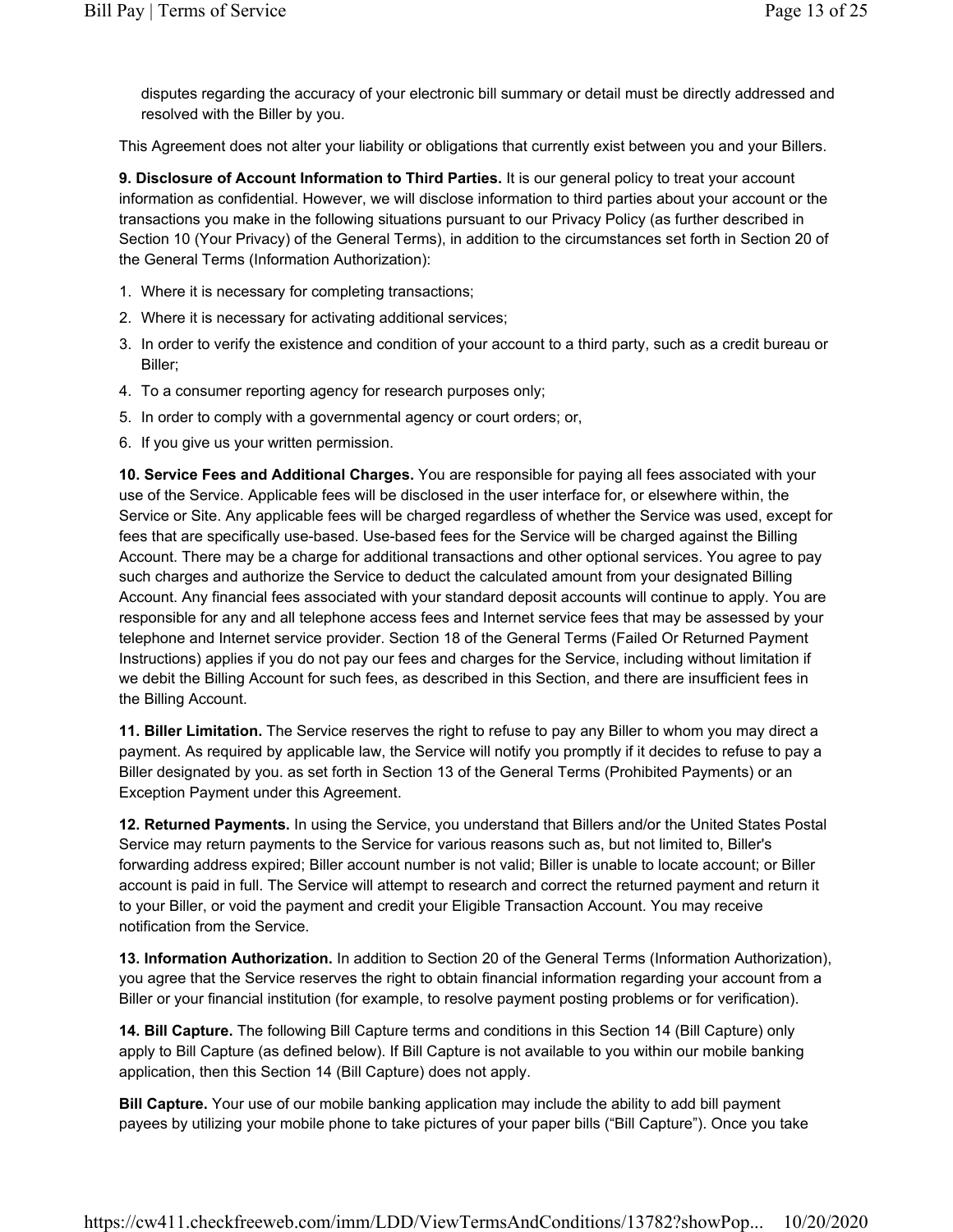the picture, Bill Capture extracts and prefills Biller information such as the name, address and account number of the Biller into our mobile banking app for use with the Service, or matches the bill to an existing Biller and prefills the amount due and due date. Bill Capture is subject to the following terms:

- 1. You shall use Bill Capture only for your own use in accordance with the terms of this Agreement;
- 2. We do not guarantee that your mobile device will be compatible with Bill Capture; and
- 3. You bear sole responsibility for confirming that the information captured by Bill Capture matches the information on the applicable bill pay stub, and in no event will we be liable for any results from your use of extracted data from Bill Capture with the Services, including, without limitation, any late fees for payments sent to an improper Biller or improper account.

15. Bill Discovery. The following Bill Discovery terms and conditions in this Section 15 (Bill Discovery) only apply to Bill Discovery (as defined below). If Bill Discovery is not available to you from our Site, then this Section 15 (Bill Discovery) does not apply.

Bill Discovery. The bill discovery feature ("Bill Discovery") enables the automatic searching, identification, and retrieval of information about your Billers and bills based on matching information about your identity. In order to enable Bill Discovery, you will need to authorize the Service to access and use information from your consumer report from a credit bureau and/or our Biller network in order for Bill Discovery to identify potential matches. By providing your consent within the Bill Discovery portion of the Site, you authorize the Service to access and use such information until you withdraw your consent. You may withdraw your consent within the Bill Discovery portion of the Site at any time. If Bill Discovery has identified Biller matches, the Service will allow you to add these Billers to your user profile. New Billers added through Bill Discovery are subject to Section 8 (Bill Delivery and Presentment) of the Bill Payment Terms.

#### 16. Definitions.

"Biller" is the person or entity to which you wish a bill payment to be directed or is the person or entity from which you receive electronic bills, as the case may be.

"Billing Account" is the checking account from which all Service fees will be automatically debited.

"Due Date" is the date reflected on your Biller statement for which the payment is due, not the late payment date or the date beginning or a date during any grace period.

"Eligible Transaction Account" is as defined in Section 36 of the General Terms, except that it shall be limited to an account that you hold with us, and from which bill payments will be debited.

"Exception Payments" means payments to deposit accounts or brokerage accounts, payments to settle securities transactions (including, without limitation, stocks, bonds, securities, futures (forex), options, or an investment interest in any entity or property).

"Payment Instruction" is as defined in Section 36 of the General Terms, and is further defined as the information provided by you to the Service for a bill payment to be made to the Biller (such as, but not limited to, Biller name, Biller account number, and Scheduled Payment Date).

"Scheduled Payment" is a payment that has been scheduled through the Service but has not begun processing.

"Scheduled Payment Date" is the day you want your Biller to receive your bill payment, unless the Scheduled Payment Date falls on a non-Business Day in which case it will be considered to be the previous Business Day.

# ZELLE® AND OTHER PAYMENT SERVICES ADDITIONAL TERMS

1. Description of Services.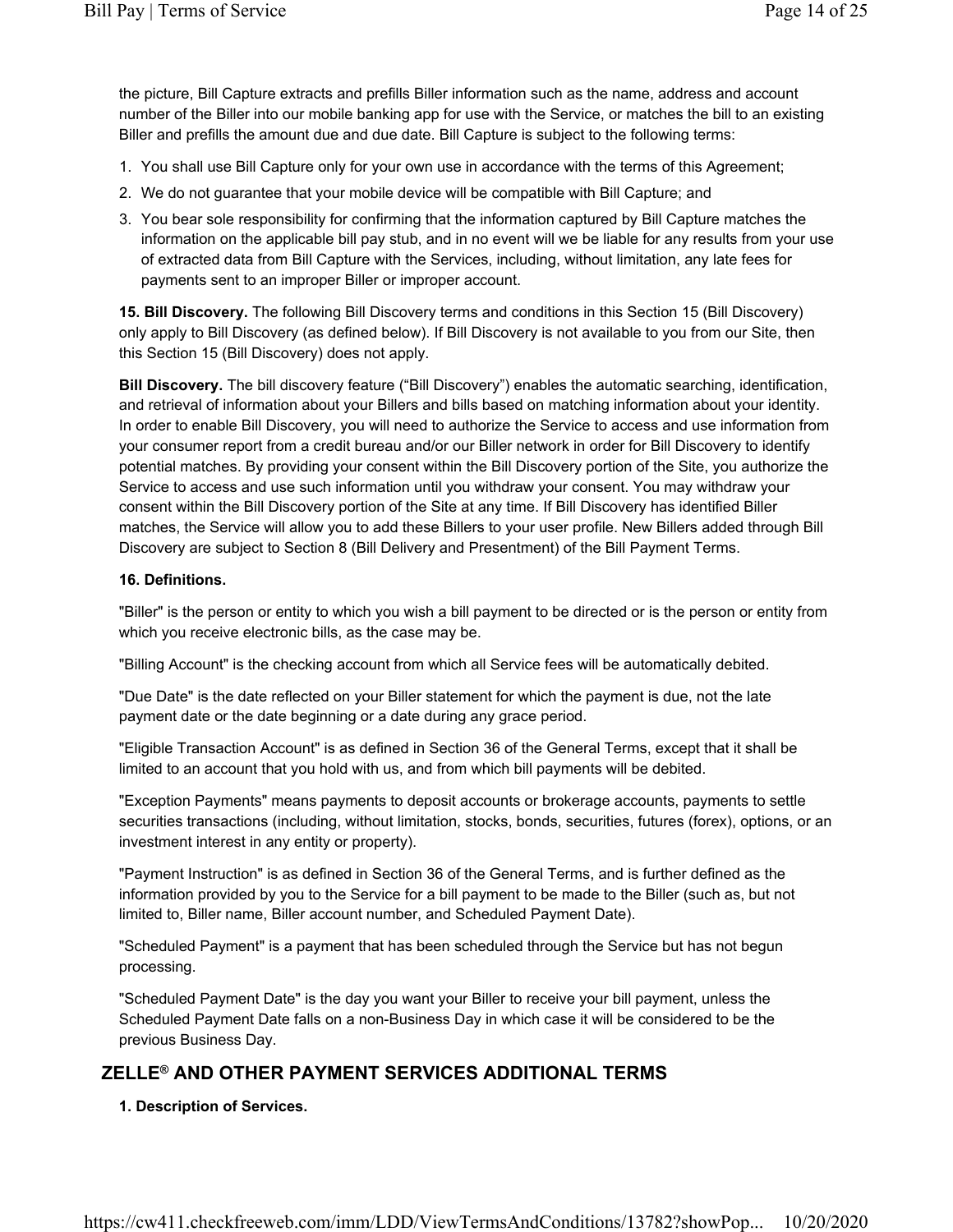- a. We have partnered with the Zelle Network® ("Zelle") to enable a convenient way to transfer money between you and other Users using aliases, such as email addresses or mobile phone numbers ("Zelle Payment Service," as further described below). Zelle provides no deposit account or other financial services. Zelle neither transfers nor moves money. You may not establish a financial account with Zelle of any kind. All money will be transmitted by a Network Financial Institution. THE ZELLE PAYMENT SERVICE IS INTENDED TO SEND MONEY TO FRIENDS, FAMILY AND OTHERS YOU TRUST. YOU SHOULD NOT USE THE ZELLE PAYMENT SERVICE OR OTHER PAYMENT SERVICES TO SEND MONEY TO RECIPIENTS WITH WHOM YOU ARE NOT FAMILIAR OR YOU DO NOT TRUST. The term "Zelle and Other Payment Terms" means these Zelle and Other Payment Services Additional Terms.
- b. In addition to the Zelle Payment Service, we provide other payment services under these Terms of Service. First, these additional services allow you to send money to people if you provide the Eligible Transaction Account information and other contact information for the Receiver; such transactions are not sent via Zelle. Second, outside Zelle, we allow you to establish a one-time payment for a payment recipient for which processing shall be initiated at a later specified date up to one (1) year. Third, outside Zelle, we enable you to establish a recurring series of payments to a payment recipient for which processing shall be initiated on dates you specify. These three payment services and any other payment services that we provide under these Zelle and Other Payment Terms are referred to as "Other Payment Services" in these Zelle and Other Payment Terms. Although future-dated payments and recurring payments are outside Zelle, we may ultimately send those transactions via Zelle when the applicable date of payment arrives, in which case the applicable payment transaction is part of the Zelle Payment Service, not the Other Payment Services. The term "Zelle and Other Payment Services" means the Zelle Payment Service and the Other Payment Services.
- c. The Zelle and Other Payment Services enable you: (1) to initiate a Payment Instruction from an Eligible Transaction Account to an account at a U.S. financial institution; and/or (2) to receive a payment from another person into an Eligible Transaction Account, in U.S. dollars. All payments must be made through the Site and are subject to the terms of this Agreement and applicable laws and regulations, in each case as in effect from time to time. Receipt of payments may be made through the Site and is subject to the terms of this Agreement and applicable laws and regulations, in each case as in effect from time to time. In some instances, receipt of payments may be made through other locations besides our Site, such as the Zelle mobile handset application ("Zelle Standalone Locations") and if you choose to initiate or receive a payment at a Zelle Standalone Location you acknowledge and agree that you shall be subject to the terms of other agreements, including, but not limited to, the "terms of use" for the Zelle Standalone Locations and applicable laws and regulations, in each case as in effect from time to time. Subject to the terms of this Agreement, the Zelle and Other Payment Services are generally available 24 hours, seven days a week with the exception of outages for maintenance and circumstances beyond our or Zelle's control. Live customer service generally will be available Monday through Friday, excluding US financial institution holidays.
- d. The Zelle Payment Service allows for the delivery of payments to Receivers who are also enrolled in the Zelle Payment Service through a Payment Network designed to deliver payments on the same day and potentially within minutes, although actual speed will vary, as described below. The Zelle and Other Payment Services are not instantaneous. Payment delivery speed may vary based upon the fraud, risk and other funds availability policy of each financial institution and Payment Network availability. We are not responsible for the performance, speed, or other acts or omissions of the Payment Networks that may be involved in the transmission of a payment. We shall not be obligated to comply with the Automated Clearinghouse (ACH) Rules in such recovery efforts or otherwise in connection with Zelle and Other Payments unless the applicable transaction is transmitted through the ACH network. We are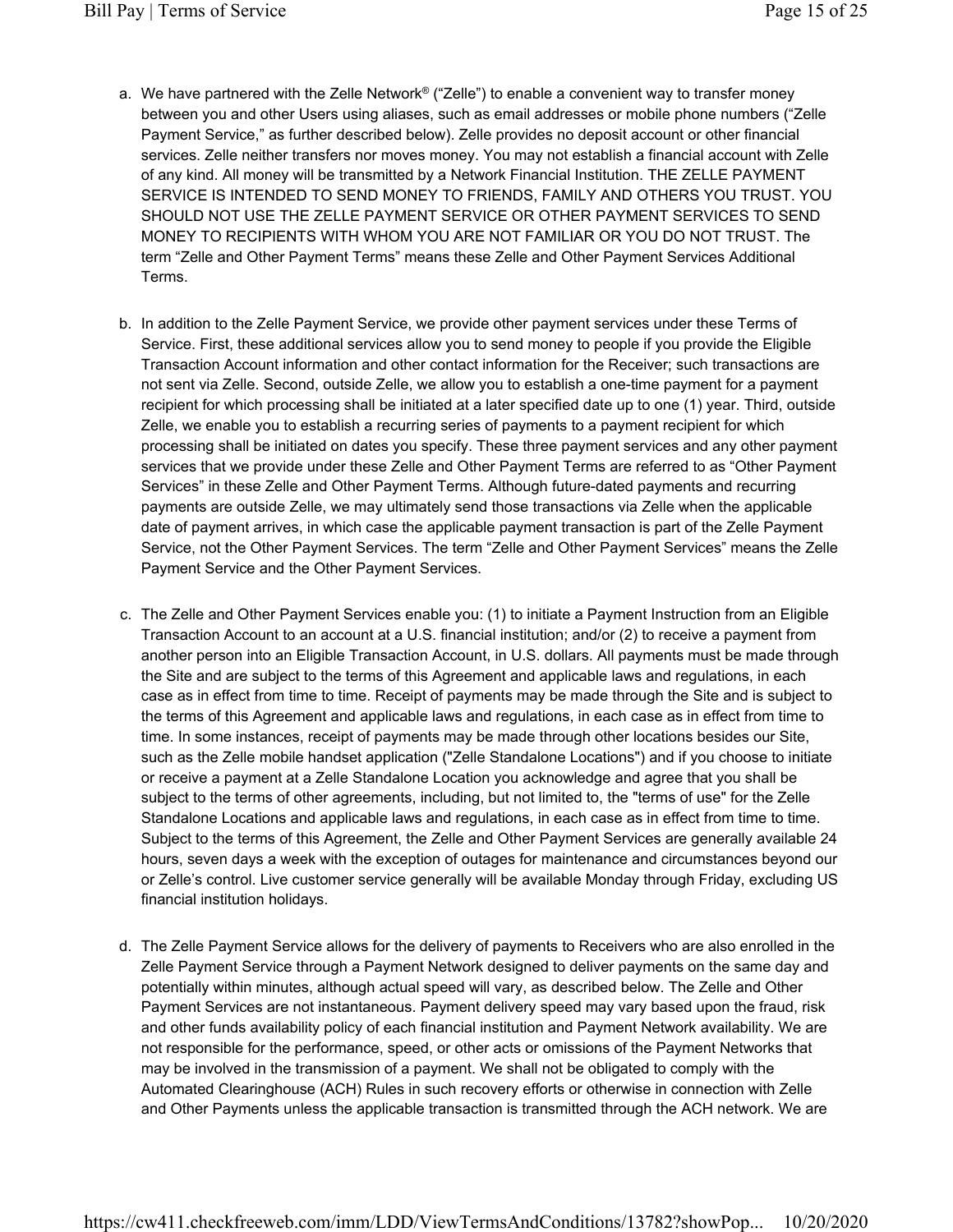only responsible for delivery of the applicable Payment Instructions to the applicable Payment Network in the format required by the applicable Payment Network's specifications.

## 2. Payment Authorization and Payment Remittance.

- a. Section 12 of the General Terms do not apply to the Zelle Payment Service. When you enroll to use the Zelle Payment Service or when you permit others to whom you have delegated to act on your behalf to use or access the Zelle Payment Service, you agree to the terms and conditions of this Agreement. You represent that you have the authority to authorize debits and credits to the enrolled bank account. In addition to the restrictions set forth in Section 13 of the General Terms, you agree that you will not use the Zelle and Other Payment Services to send money to anyone to whom you are obligated for tax payments, payments made pursuant to court orders (including court-ordered amounts for alimony or child support), fines, payments to loan sharks, gambling debts or payments otherwise prohibited by law, and you agree that you will not use the Zelle and Other Payment Services to request money from anyone for any such payments.
- b. This Section 2(b) does not apply to the Zelle Small Business Service (to the extent made available by us). The Zelle and Other Payment Services are intended for personal, not business or commercial use. You agree that you will not use the Zelle and Other Payment Services to send or receive payments in connection with your business or commercial enterprise. We reserve the right to decline your enrollment if we believe that you are enrolling to use the Zelle and Other Payment Services with your business account or to receive business or commercial payments. We further reserve the right to suspend or terminate your use of the Zelle Payment Service if we believe that you are using the Zelle Payment Service for business or commercial purposes.
- c. You must provide us with an email address that you regularly use and intend to use regularly (i.e., no disposable email addresses) and a permanent mobile phone number that you intend to use for an extended period of time (i.e., no "burner" numbers). You may not enroll in the Service with a landline phone number, Google Voice number, or Voice over Internet Protocol. Once enrolled, you may: (i) authorize a debit of your account to send money to another User either at your initiation or at the request of that User; and (ii) receive money from another User either at that User's initiation or at your request, subject to the conditions of the Section below titled "Requesting Payments." If at any time while you are enrolled, you do not send or receive money using the Zelle Payment Service for a period of 18 consecutive months, then you understand that we may cancel your enrollment and you will not be able to send or receive money with the Zelle Payment Service until you enroll again. When you enroll with Zelle, you may establish one or more profiles. Each profile may be linked to only one bank account or debit card, but you may enroll multiple email addresses or mobile phone numbers in each profile. Once you have enrolled an email address or a mobile phone number with a profile, you may not use that same email address or phone number with any other profile. If we allow you to enroll the debit card we issue to you with the Zelle Payment Service, then the debit card must be issued in conjunction with a United States domestic deposit account, not a United States territory-based account. By providing us with names and mobile telephone numbers, email addresses of Receivers to whom you wish to direct payments, you authorize us to follow the Payment Instructions that we receive through the Zelle Payment Service. By providing us with names, bank account information and other contact information for Receivers to whom you wish to direct a payment via the Other Payment Service, you authorize us to follow the Payment Instructions that we receive via the Other Payment Services. Once enrolled, you authorize us to credit your Eligible Transaction Account for payments remitted to you on behalf of a Sender without further approval from you.
- d. When we receive a Payment Instruction from you, you authorize us to debit your Eligible Transaction Account for the amount of any such Payment Instruction plus any related fees in effect (and as disclosed on the Site) at the time you initiate the Payment Instruction, and to remit funds on your behalf. You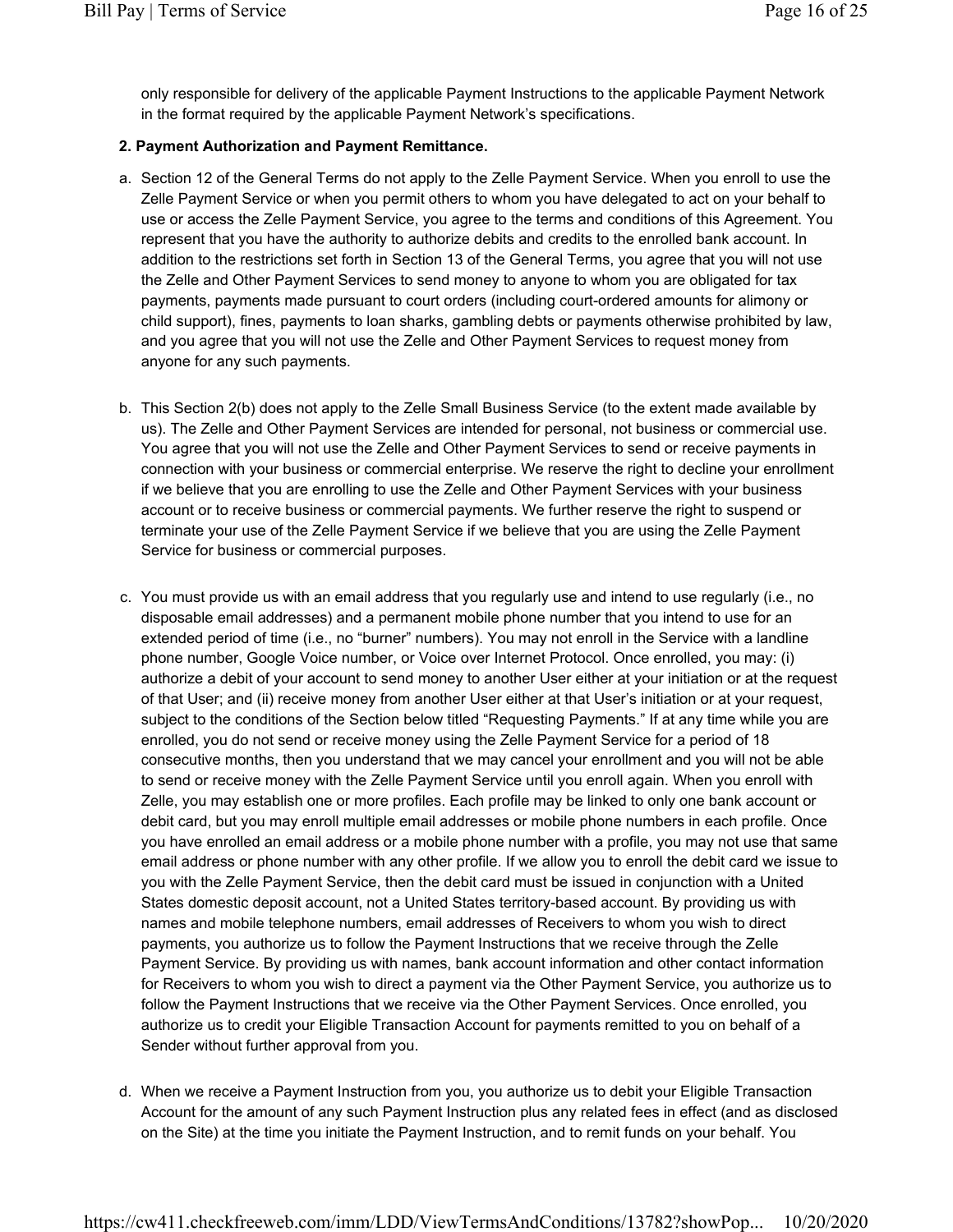acknowledge and agree that any applicable fees will be charged when we receive a Payment Instruction from you, regardless of whether the Payment Instruction is ultimately completed. You also authorize us to credit your Eligible Transaction Account for the receipt of payments, including but not limited to those payments returned to us from Receivers to whom you sent payment(s) and those payments that were cancelled and returned to you because the processing of the Payment Instruction could not be completed.

- e. You agree that we will not be liable in any way for any payments that you may receive, regardless of whether you authorized the Sender to send them to you.
- f. We will use reasonable efforts to complete all your Payment Instructions properly. However, we shall incur no liability if we are unable to complete any transaction because of the existence of any one or more of the following circumstances:
	- 1. If, through no fault of ours, the Eligible Transaction Account does not contain sufficient funds to complete the Payment Instruction or the Payment Instruction would exceed the credit limit of your overdraft account;
	- 2. The Zelle and Other Payment Services are not working properly and you know or have been advised by us about the malfunction before you execute the Payment Instruction;
	- 3. The payment is refused as described in Section 6 of the Zelle and Other Payment Terms below;
	- 4. You have not provided us with the correct information, including but not limited to the correct Payment Instructions or Eligible Transaction Account information, or the correct name and address or mobile phone number of the Receiver to whom you are initiating a Payment Instruction; and/or,
	- 5. Circumstances beyond our control (such as, but not limited to, fire, flood, network or system down time, issues with the financial institution, or interference from an outside force) prevent the proper execution of the Payment Instruction.
- g. It is the responsibility of the Sender and the Receiver to ensure the accuracy of any information that they enter into the Zelle and Other Payment Services (including but not limited to the Payment Instructions and name, telephone number and/or email address for the Receiver to whom you are attempting to send a payment), and for informing us as soon as possible if they become aware that this information is inaccurate. We will make a reasonable effort to stop or recover a payment made to the wrong person or entity once informed, but we do not guarantee such stoppage or recovery and will bear no responsibility or liability for damages resulting from incorrect information entered by the Sender or Receiver.

# 3. Sending Payments.

a. You may send money to another User at your initiation or in response to that User's request for money. You understand that use of the Zelle and Other Payment Services by you shall at all times be subject to (i) this Agreement, and (ii) your express authorization at the time of the transaction for us or another Network Financial Institution to initiate a debit entry to your bank account. You understand that when you send the payment, you will have no ability to stop it. When a Sender initiates a Payment Instruction, the Receiver is not required to accept the payment if the Receiver has not enrolled in Zelle. You agree that you as a Sender will not hold us liable for any damages resulting from a Receiver's decision to not enroll in Zelle. For the Zelle Payment Service, you may only cancel a payment if the person to whom you sent the money has not yet enrolled in the Zelle Payment Service. As to the Zelle Payment Service, if the person you sent money to has already enrolled with Zelle, either in the Zelle Standalone Locations or with a Network Financial Institution, then the money is sent directly to their bank account (except as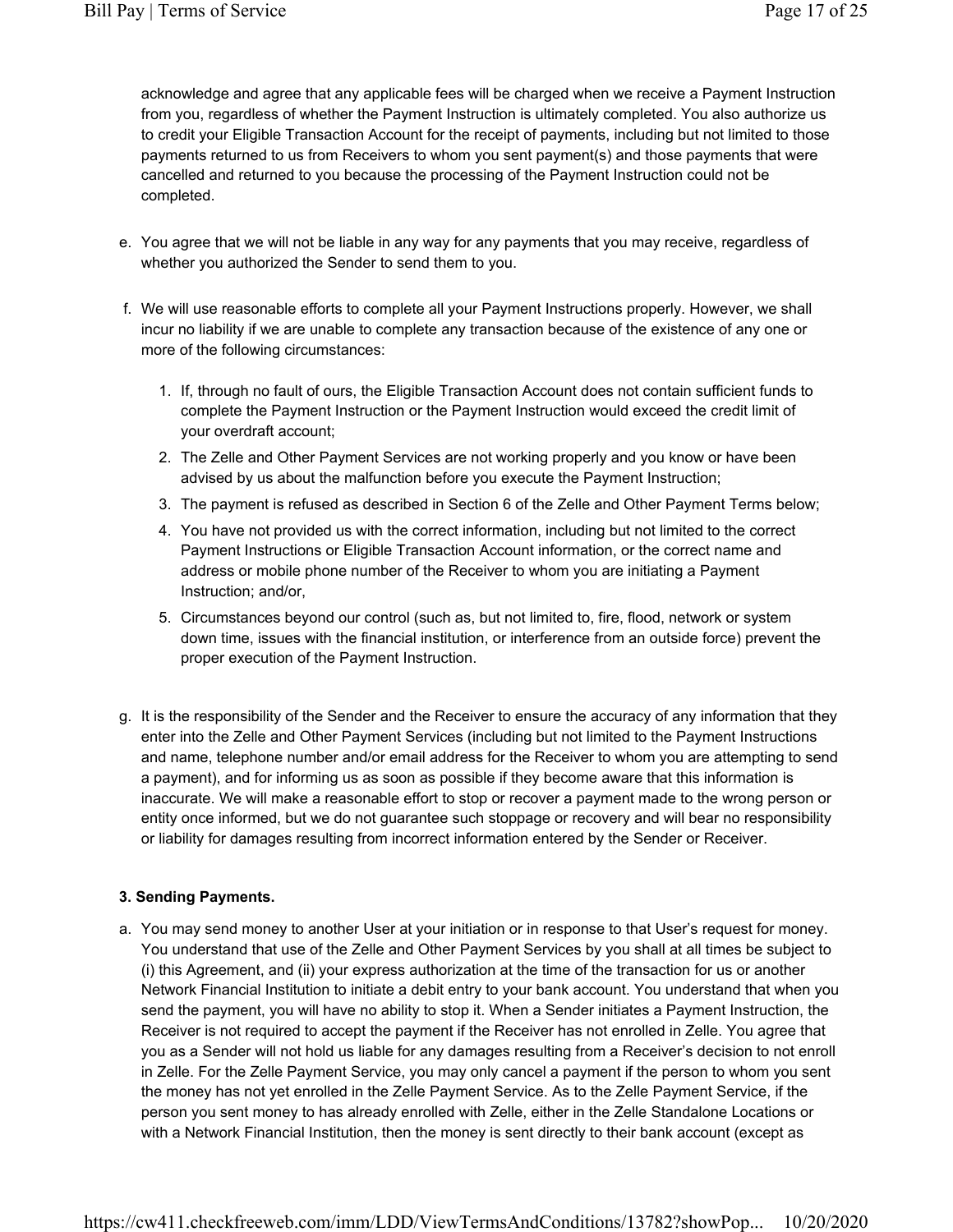otherwise provided below) and may not be canceled or revoked. Cancellation is addressed more generally as to the Other Payment Services in Section 6 (Payment Cancellation, Stop Payment Requests and Refused Payments for Other Payment Services) below. You may initiate a one-time Payment Instruction to a Receiver for which processing shall be initiated immediately via Zelle. Via the Other Payment Services, you may also initiate (a) a one-time Payment Instruction to a Receiver for which processing shall be initiated at a later specified date up to one (1) year, and (b) a recurring series of Payment Instructions to a Receiver for which processing shall be initiated on the specified dates. Further details about each of these options can be found on the Site.

- b. Payment Instructions initiated to Receivers require you to provide contact information about the Receiver (including an email address and/or mobile telephone number). If the Receiver does not bank at a Network Financial Institution and has not yet enrolled in Zelle, then the Zelle Payment Service will contact the Receiver and request that the Receiver (i) provide information so that the identity of the Receiver may be validated at a Zelle Standalone Location and then (ii) provide Eligible Transaction Account information in order to complete the Payment Instruction (a "Two-Step Transfer"). If the Receiver maintains an Eligible Transaction Account with a Network Financial Institution and has not yet enrolled in Zelle, then the Zelle Payment Service will contact the Receiver regarding enrollment in Zelle and receipt of payment. If the Receiver has already enrolled in Zelle, then the Receiver will receive a message regarding your payment.
- c. Via the Other Payment Services, we also support the sending of money to Receivers if you provide the Eligible Transaction Account information for the Receiver and other contact information for the Receiver; such transactions are not sent via Zelle. You acknowledge and agree that if your Payment Instructions identify an account by name and account number, the relevant financial institution may execute those Payment Instructions by reference to the account number only, even if such account number does not correspond to the account name. You further acknowledge and agree that financial institutions holding the account may choose to not investigate discrepancies between account names and account numbers. We have no responsibility to investigate discrepancies between account names and account numbers, outside of our obligations under the law to investigate errors, described above in Section 22 of the General Terms (Errors, Questions, and Complaints).
- d. In most cases, when you are sending money to another User using the Zelle Payment Service, the transfer will occur in minutes; however, there are circumstances when the payment may take longer. For example, in order to protect you, us, Zelle and the other Network Financial Institutions, we may need additional time to verify your identity or the identity of the person receiving the money. If you are sending money to someone who has not enrolled as a User with Zelle, either via a Zelle Standalone Location or a Network Financial Institution, they will receive a text or email notification instructing them on how to enroll to receive the money. You understand and acknowledge that a person to whom you are sending money and who is not enrolling as a User may fail to enroll with Zelle, or otherwise ignore the payment notification, and the transfer may not occur. The money may also be delayed or the transfer may be blocked to prevent fraud or comply with regulatory requirements. If we delay or block a payment that you have initiated, we will notify you in accordance with your User preferences (i.e. email, push notification). We have no control over the actions of other Users, other Network Financial Institutions or other financial institutions that could delay or prevent your money from being delivered to the intended User.
- e. For the Other Payment Services and those Zelle Payment Service payments where the Site indicates payment will require more than a Business Day, you understand and agree that when you initiate a Payment Instruction from an Eligible Transaction Account, the processing of the Payment Instruction will begin and the debiting of your Eligible Transaction Account will occur as early as the day of such initiation. However, you and the Receiver should not expect the payment funds to be transferred into the Receiver's Eligible Transaction Account any earlier than the next Business Day after you initiated the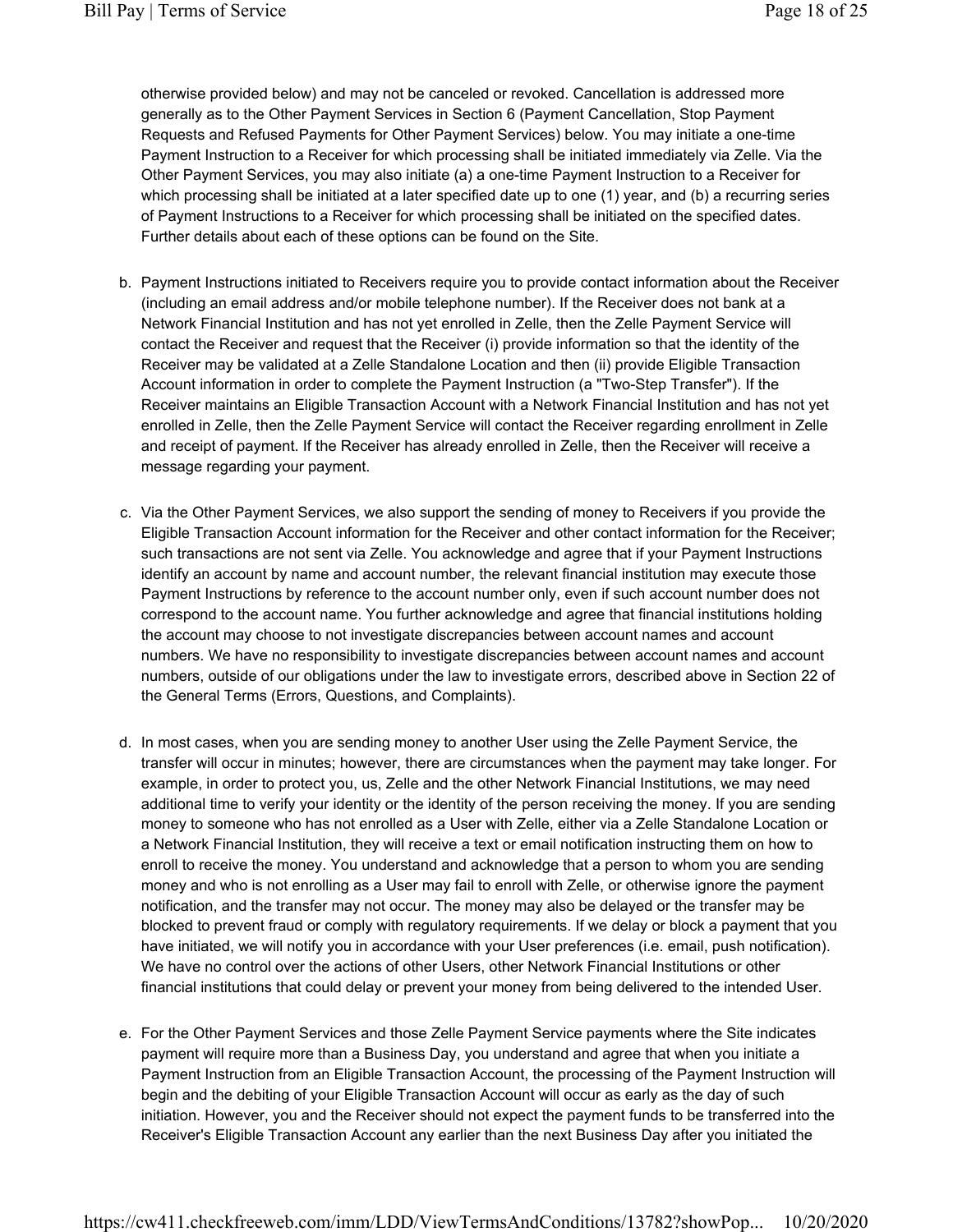Payment Instruction. As part of the Other Payment Services, if you request a one-time Payment Instruction to be initiated on a specified date or a recurring series of Payment Instruction to be initiated on specified dates, then the processing of the Payment Instruction will begin on the specified date and the debiting of your Eligible Transaction Account will occur as early as the specified date(s). However, you and the Receiver should not expect the payment funds to be transferred into the Receiver's Eligible Transaction Account any earlier than the next Business Day following the specified date. In addition, in the case of all Two-Step Transfers, the deposit of the payment funds into the Receiver's Eligible Transaction Account (even if debited or withdrawn from your Eligible Transaction Account) may be delayed if the Receiver has not enrolled in Zelle. The Site may contain additional information regarding the delivery of a payment to an Eligible Transaction Account.

f. As to Recipients who have not yet enrolled with Zelle, you acknowledge and agree that we will begin to process the requested transfer of funds once the Receiver has provided (or we otherwise obtain) all required information, and you hereby authorize and direct us to retain such funds until the earlier of such time as the Receiver has provided (or we otherwise obtain) all required information or fourteen (14) days have elapsed. You further acknowledge and agree that our receipt of money to be transmitted to a Receiver shall not be deemed to have occurred and our obligation to complete a Payment Instruction shall not begin until such time as the Receiver provides us with (or we otherwise obtain) all required information necessary to process the related Payment Instruction in accordance with this Agreement.

#### 4. Receiving Payments.

- a. All transfers of money to you shall be performed by a Network Financial Institution per the direction of that Network Financial Institution customer and at all times subject to the terms and conditions of the relevant service agreement between that Network Financial Institution and its customer, including without limitation any restrictions or prohibitions on permissible transactions. Once a User initiates a transfer of money to your email address or mobile phone number enrolled with the Zelle Payment Service, you have no ability to stop the transfer. Other Payment Service payments may be cancelled by the Sender as set forth in Section 6 (Payment Cancellation, Stop Payment Requests and Refused Payments for Other Payment Services) below. By using the Zelle Payment Service, you agree and authorize us to initiate credit entries to the bank account you have enrolled. If another person wants to initiate a Payment Instruction (including in response to a Zelle Payment Request, if applicable) using the Zelle Payment Service to an Eligible Transaction Account you hold or, as applicable, if you as a Requestor want to initiate a Zelle Payment Request, he, she or you can do that from the Site or from an Eligible Transaction Account at a financial institution that participates in the Zelle Payment Service or at a Zelle Standalone Location. If you are receiving a payment from a business or government agency, your payment will be delivered in accordance with both this Agreement and the procedures of the business or government agency that is sending you the payment.
- b. For the Zelle Payment Service, most transfers of money to you from other Users will occur within minutes. There may be other circumstances when the payment may take longer. For example, in order to protect you, us, Zelle and the other Network Financial Institutions, we may need or Zelle may need additional time to verify your identity or the identity of the person sending the money. We may also delay or block the transfer to prevent fraud or to meet our regulatory obligations. If we delay or block a payment that you have initiated through a request for money, we will notify you in accordance with your User preferences (i.e. email, push notification). You understand and agree that there may be a delay between the time you are notified of the pending Payment Instruction and the deposit of the payment funds into your Eligible Transaction Account, and you may be required to take additional steps to facilitate the deposit of the payment of funds into your Eligible Transaction Account, such as if we have questions regarding possible fraud in connection with the payment. You authorize the Sender, the financial institution which holds the Sender's Eligible Transaction Account and us (including through the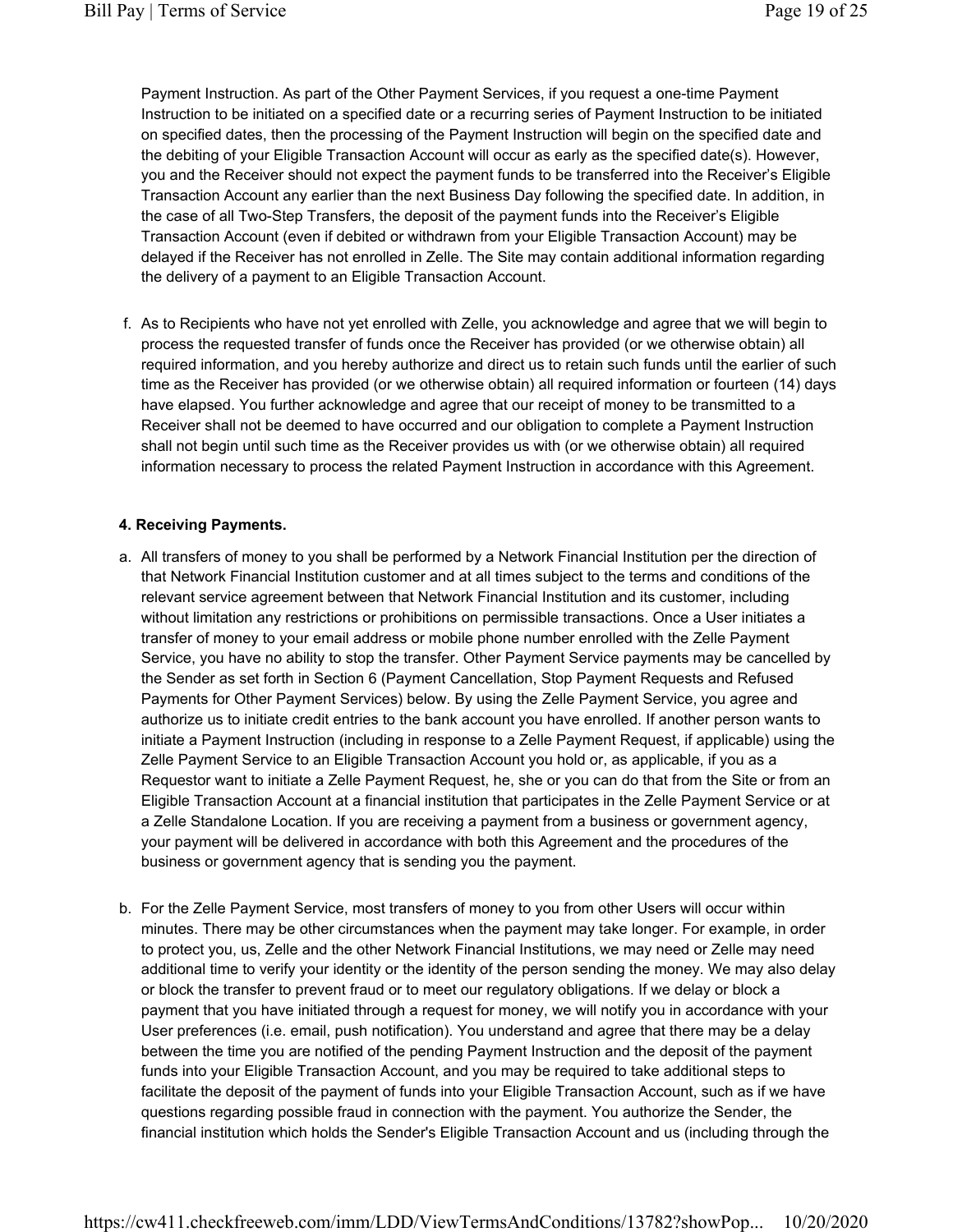Site) to send emails to you and text messages to your mobile phone in connection with the Sender's initiation of Payment Instructions to you, and, as a Receiver, you may receive Zelle Payment Requests, from others through the Zelle Payment Service.

c. You acknowledge and agree that in the event that funds are transferred into your Eligible Transaction Account as a result of a Payment Instruction and it is determined that such transfer was improper because it was not authorized by the sender, because there were not sufficient funds in the sender's account, or for any other reason, then you hereby authorize us or our Service Provider to withdraw from your Eligible Transaction Account an amount equal to the amount of funds improperly transferred to you.

5. Requesting Payments. You may request money from another User through a Zelle Payment Request. You understand and acknowledge that Users to whom you send payment requests may reject or ignore your request. Neither we nor Zelle guarantee that you will receive money from other Users by sending a Zelle Payment Request, or that you will receive the amount that you request. Neither we nor Zelle accept responsibility if the other User rejects or ignores your request, or sends you an amount that is less than you request. If a User ignores your request, we may decide or Zelle may decide, in our sole discretion, that we will not send a reminder or repeat request to that User.

In addition to the other restrictions in this Agreement, by accepting this Agreement, you agree that you are not engaging in the business of debt collection by attempting to use the Zelle Payment Service to request money for the payment or collection of an overdue or delinquent debt; to request money that is owed to another person; or to collect any amounts that are owed pursuant to a court order. You agree to indemnify, defend and hold harmless Zelle, its owners, directors, officers agents and Network Financial Institutions from and against all claims, losses, expenses, damages and costs (including, but not limited to, direct, incidental, consequential, exemplary and indirect damages), and reasonable attorney's fees, resulting from or arising out of any Zelle Payment Request that you send that is related to overdue or delinquent amounts. You agree to receive Zelle Payment Requests from other Users, and to only send Zelle Payment Requests for legitimate and lawful purposes. Zelle Payment Requests are solely between the Requestor and recipient and are not reviewed or verified by us or by Zelle. Neither we nor Zelle assume responsibility for the accuracy or legality of such requests and do not act as a debt collector on your behalf or on behalf of the Requestor. We reserve the right, but assume no obligation, to terminate your ability to send Zelle Payment Requests in general, or to specific recipients, if we deem such Zelle Payment Requests to be potentially unlawful, abusive, offensive or unwelcome by the recipient.

If applicable, if you as a Requestor initiate a Zelle Payment Request using the Zelle Payment Service, you acknowledge and agree that as disclosed on the Site (a) the applicable service fee will be deducted from payments received by you from a Sender(s), and (b) no service fee will be charged if you as the Requestor do not receive any payments from the individuals to whom the Zelle Payment Request is sent. Further details about the foregoing can be found on the Site. You acknowledge and agree that individuals to whom you send a Zelle Payment Request may not receive, or otherwise may reject or ignore, your Zelle Payment Request. We do not guarantee that you will receive any payments from individuals by initiating a Zelle Payment Request.

Zelle Small Business Service Users may not send Zelle Payment Requests to Users enrolled with Zelle through Zelle Standalone Locations.

6. Payment Cancellation, Stop Payment Requests and Refused Payments for Other Payment Services. Zelle Payment Service payments can only be cancelled in the limited circumstances set forth in Section 3(a) (Sending Payments) above. This Section only applies to the Other Payment Services, not Zelle Payment Services. Sender may cancel the initiation of a Payment Instruction or stop a Payment Instruction at any time until the processing of the Payment Instruction into the Receiver's Eligible Transaction Account has begun. Our ability to stop a Payment Instruction or recover funds associated with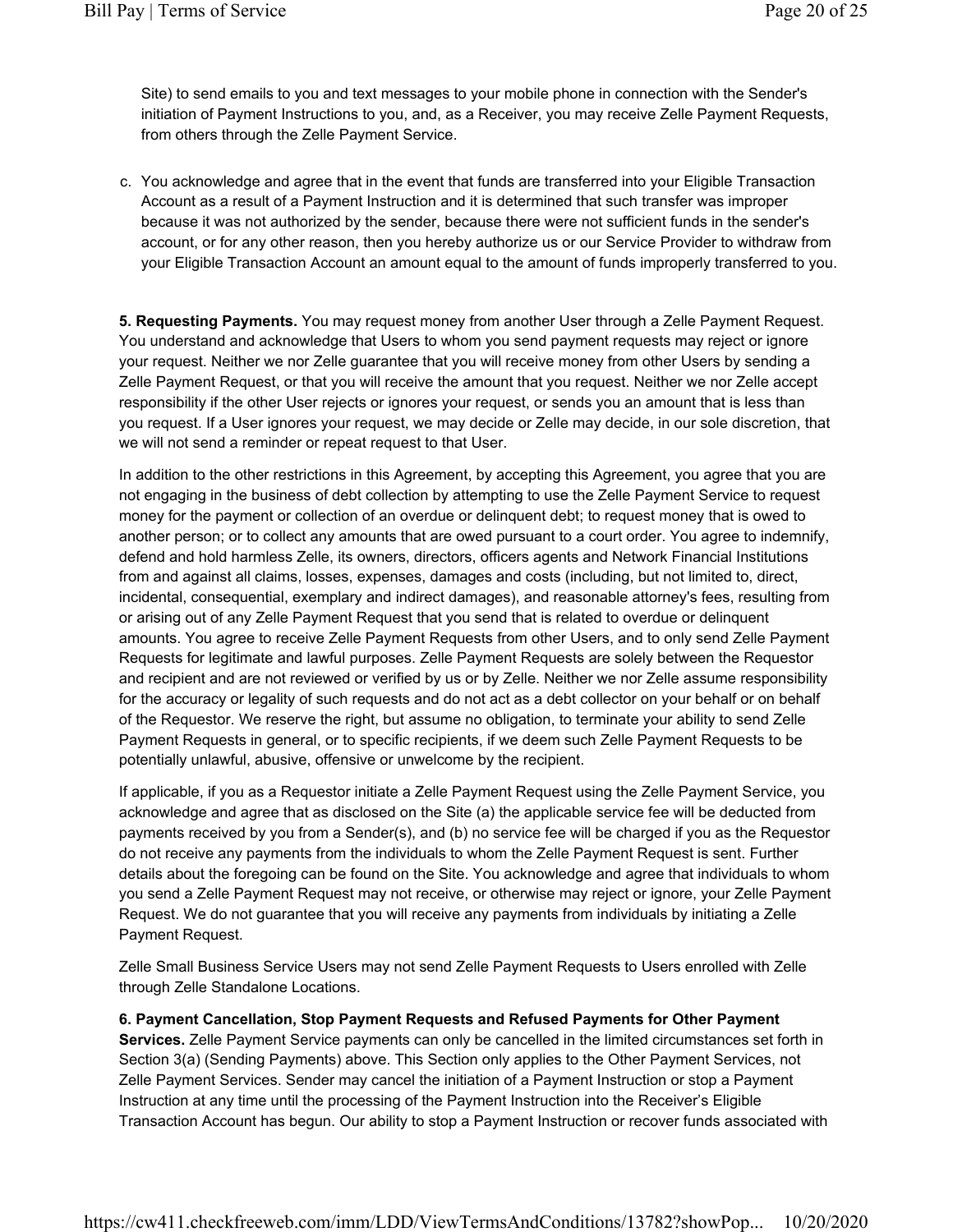an unauthorized Payment Instruction will depend on the manner in which the Payment Instruction was initiated, and whether the Payment Instruction to the Receiver's Eligible Transaction Account has begun processing. Although we will make a reasonable effort to accommodate a stop payment request and to recover funds associated with an unauthorized Payment Instruction, we will have no liability for failing to do so. We may also require you to present your stop payment request or request to recover funds in writing within fourteen (14) days after contacting customer care. If we charge you to stop the payment or recover funds, then the charge for each stop payment or fund recovery request will be the current charge as set out in our current fee schedule. Payments not claimed by a Receiver who has not enrolled in Zelle will be automatically cancelled fourteen (14) days after the processing of the payment begins. We will, to the extent permitted by law, make reasonable attempts to return any unclaimed, refused, refunded, prohibited, or denied payment to your Eligible Transaction Account or use other reasonable efforts to return such payment to you as permitted by law.

7. Consent to Emails and Automated Text Messages. Section 8 (Text Messages, Calls and/or Emails to You) of the General Terms does not apply to Zelle Payment Services. By participating as a User, you represent that you are the owner of the email address, mobile phone number, and/or other alias you enrolled, or that you have the delegated legal authority to act on behalf of the owner of such email address, mobile phone number and/or other alias to send or receive money as described these Zelle and Other Payment Terms. You consent to the receipt of emails or text messages from us, from Zelle, from other Users that are sending you money or requesting money from you, and from other Network Financial Institutions or their agents regarding the Zelle and Other Payment Services or related transfers between Network Financial Institutions and you. You agree that we may, Zelle may or either of our agents may use automatic telephone dialing systems in connection with text messages sent to any mobile phone number you enroll. You further acknowledge and agree:

- a. You are responsible for any fees or other charges that your wireless carrier may charge for any related data, text or other message services, including without limitation for short message service. Please check your mobile service agreement for details or applicable fees.
- b. You will immediately notify us if any email address or mobile number you have enrolled is (i) surrendered by you, or (ii) changed by you.
- c. In the case of any messages that you may send through either us or Zelle or that we may send or Zelle may send on your behalf to an email address or mobile phone number, you represent that you have obtained the consent of the recipient of such emails or automated text messages to send such emails or text messages to the recipient. You understand and agree that any emails or text messages that we send or that Zelle sends on your behalf may include your name.
- d. Your wireless carrier is not liable for any delay or failure to deliver any message sent to or from us or Zelle, including messages that you may send through us or through Zelle or that we may send or Zelle may send on your behalf.
- e. To cancel text messaging from us, send STOP to 767666. For help or information regarding text messaging, send HELP to 767666 or contact our customer service at 844-596-1069. You expressly consent to receipt of a text message to confirm your "STOP" request.
- f. Supported Carriers: AT&T, Sprint, T-Mobile, Verizon and others.
- g. Your phone service provider is not the provider of the Zelle and Other Payment Services. Users of the Zelle Payment Service will receive text messages relating to their Payment Instructions and other notices from time to time if a mobile phone number is provided. Data and messaging charges from your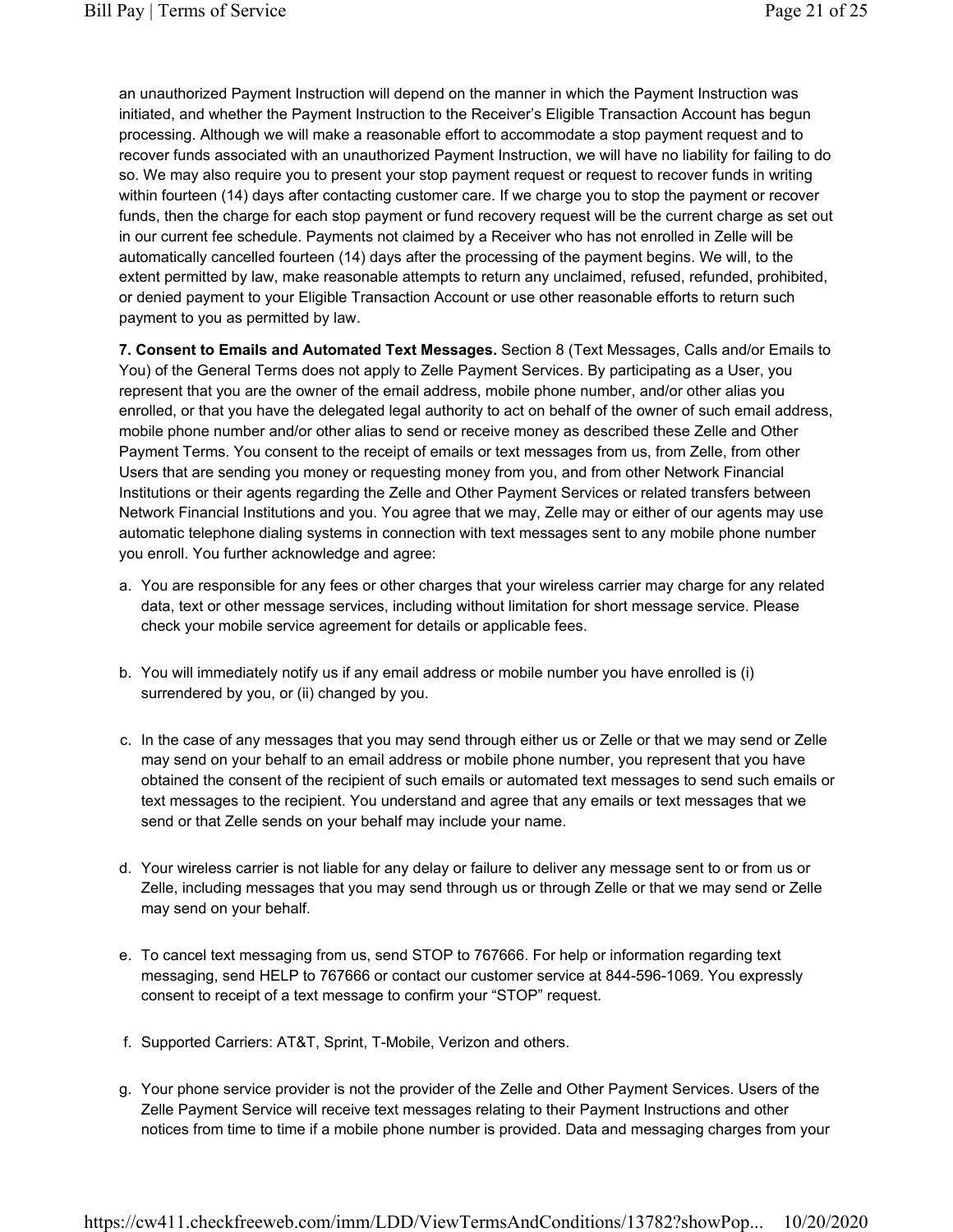telecommunications provider may apply, and you are responsible for any such charges. In the event your enrolled mobile device is lost or stolen, you agree to update your enrollment information and make the appropriate changes to disable the use of such device. You understand that there are risks associated with using a mobile device, and that in the event of theft or loss, your confidential information could be compromised.

8. Service Fees and Additional Charges. You are responsible for paying all fees associated with your use of the Zelle and Other Payment Services. Applicable fees will be disclosed in the user interface for, or elsewhere within, the Zelle and Other Payment Services or Site. Additional fees may apply for small business Users enrolled in the Zelle Small Business Service. YOU FURTHER ACKNOWLEDGE AND AGREE THAT ANY APPLICABLE FEES WILL BE CHARGED REGARDLESS OF WHETHER THE PAYMENT INSTRUCTION IS COMPLETED, UNLESS THE FAILURE TO COMPLETE THE INSTRUCTION IS SOLELY DUE TO OUR FAULT, except for those fees that are specifically use-based, such as Zelle Payment Requests, if applicable. There may be a charge for additional transactions and other optional services. You agree to pay such charges and authorize us to deduct the calculated amount from your designated Eligible Transaction Account for these amounts and any additional charges that may be incurred by you. Any financial fees associated with your standard deposit accounts (or Other Eligible Transaction Accounts) will continue to apply. You are responsible for any and all telephone access fees and Internet service fees that may be assessed by your telephone and Internet service provider. Section 18 of the General Terms (Failed Or Returned Payment Instructions) applies if you do not pay our fees and charges for the Zelle and Other Payment Service, including without limitation if we debit the Eligible Transaction Account for such fees, as described in this Section, and there are insufficient fees in the Eligible Transaction Account.

9. Refused Payments. We reserve the right to refuse to pay any Receiver. We will attempt to notify the Sender promptly if we decide to refuse to pay a Receiver designated by the Sender. This notification is not required if you attempt to make a prohibited payment under this Agreement.

10. Returned Payments. In using the Zelle and Other Payment Services, you understand that Receivers may reject Payment Instructions or otherwise return payments only if the Receiver is not enrolled in Zelle. We will use reasonable efforts to complete Payment Instructions initiated through the Zelle Payment Service.

#### 11. Consent to Share Personal Information (Including Account Information).

In addition to Section 20 (Information Authorization) of the General Terms, by accepting this Agreement, you consent to our disclosure of your personal information (including bank account information) as necessary to complete payment transactions in accordance with our customary processes and procedures, which may include, without limitation, the following:

- a. As necessary to resolve a problem related to a transfer or payment between you and another User;
- b. To verify the existence of your bank account, or debit card, as applicable;
- c. To comply with government agency or court orders;
- d. To our affiliates, as permitted by law;
- e. To verify your identity for purposes of compliance with applicable laws, including without limitation the USA PATRIOT Act;
- f. To comply with inquiries in connection with fraud prevention or any investigation;
- g. For our general business purposes, including without limitation data analysis and audits; or
- h. As otherwise permitted by the terms of our Privacy Policy.

#### 12. Wireless Operator Data.

In addition to Section 20 (Information Authorization) of the General Terms, you acknowledge that we or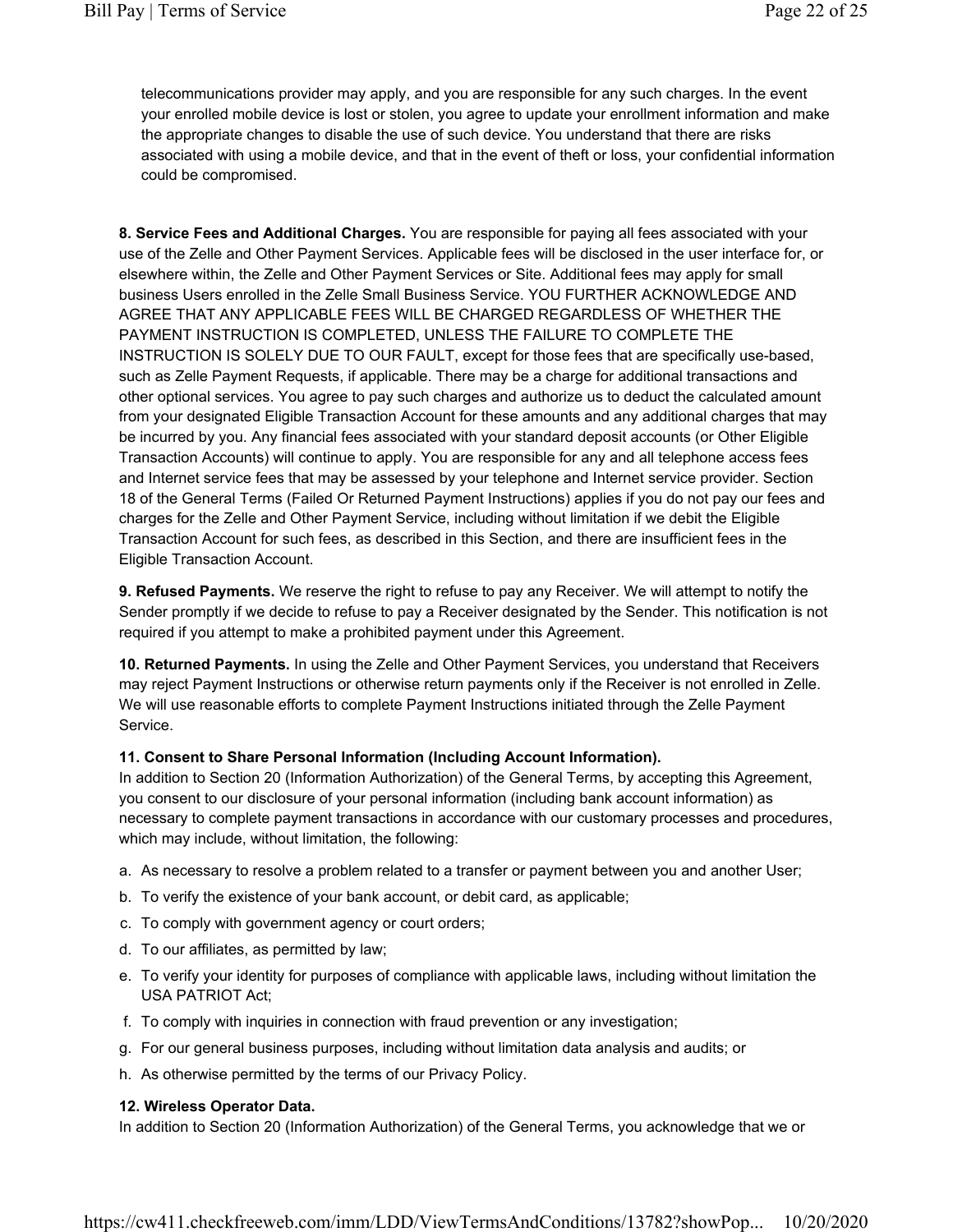Zelle may use information on file with your wireless operator to further verify your identity and to protect against or prevent actual or potential fraud or unauthorized use of the Service. By using the Zelle Payment Service, you authorize your wireless operator (AT&T, Sprint, T-Mobile, US Cellular, Verizon, or any other branded wireless operator) to disclose your mobile number, name, address, email, network status, customer type, customer role, billing type, mobile device identifiers (IMSI and IMEI) and other subscriber status and device details, if available, to our third party service provider solely to allow verification of your identity and to compare information you have provided to us or to Zelle with your wireless operator account profile information for the duration of our business relationship. See Zelle's Privacy Policy at https://www.zellepay.com/privacy-policy for how it treats your data. Please review our Privacy Policy in order to better understand our commitment to maintaining your privacy, as well as our use and disclosure of your information.

## 13. Liability.

Subject to our obligations under applicable laws and regulations, neither we nor Zelle shall have liability to you for any transfers of money, including without limitation, (i) any failure, through no fault of us or Zelle to complete a transaction in the correct amount, or (ii) any related losses or damages. Neither we nor Zelle shall be liable for any typos or keystroke errors that you may make when using the Zelle Payment Service. THE SERVICE IS INTENDED FOR SENDING MONEY TO FAMILY, FRIENDS AND OTHERS WHOM YOU TRUST. YOU SHOULD NOT USE ZELLE TO SEND MONEY TO PERSONS WITH WHOM YOU ARE NOT FAMILIAR OR YOU DO NOT TRUST. ZELLE DOES NOT OFFER A PROTECTION PROGRAM FOR AUTHORIZED PAYMENTS MADE THROUGH THE SERVICE (FOR EXAMPLE, IF YOU DO NOT RECEIVE THE GOODS OR SERVICES THAT YOU PAID FOR, OR THE GOODS OR SERVICES THAT YOU RECEIVED ARE DAMAGED OR ARE OTHERWISE NOT WHAT YOU EXPECTED).

# 14. Disclaimer of Warranties.

Section 33 (Exclusions of Warranties) of the General Terms does not apply to Zelle Payment Services. EXCEPT AS OTHERWISE PROVIDED HEREIN, AND SUBJECT TO APPLICABLE LAW, ZELLE MAKES NO EXPRESS OR IMPLIED WARRANTIES, REPRESENTATIONS OR ENDORSEMENTS WHATSOEVER WITH RESPECT TO THE ZELLE PAYMENT SERVICE. ZELLE EXPRESSLY DISCLAIMS ALL WARRANTIES OF ANY KIND, EXPRESS, IMPLIED, STATUTORY OR OTHERWISE, INCLUDING, BUT NOT LIMITED TO, IMPLIED WARRANTIES OF MERCHANTABILITY, FITNESS FOR A PARTICULAR PURPOSE, TITLE AND NON-INFRINGEMENT, WITH REGARD TO THE ZELLE PAYMENT SERVICE. ZELLE DOES NOT WARRANT THAT THE ZELLE PAYMENT SERVICE WILL BE UNINTERRUPTED, TIMELY, SECURE OR ERROR-FREE, OR THAT DEFECTS WILL BE CORRECTED. THE ZELLE PAYMENT SERVICES ARE PROVIDED ON AN "AS IS" AND "AS AVAILABLE" BASIS.

# 15. Limitation of Liability.

Section 34 (Limitation of Liability) of the General Terms does not apply to Zelle Payment Services. EXCEPT AS OTHERWISE PROVIDED HEREIN AND SUBJECT TO APPLICABLE LAW, IN NO EVENT WILL WE, ZELLE, ITS OWNERS, DIRECTORS, OFFICERS, AGENTS OR NETWORK FINANCIAL INSTITUTIONS BE LIABLE FOR ANY DAMAGES WHATSOEVER, INCLUDING, BUT NOT LIMITED TO ANY DIRECT, INCIDENTAL, CONSEQUENTIAL, SPECIAL, EXEMPLARY OR OTHER INDIRECT DAMAGES ARISING OUT OF (I) ANY TRANSACTION CONDUCTED THROUGH OR FACILITATED BY THE ZELLE PAYMENT SERVICE; (II) ANY CLAIM ATTRIBUTABLE TO ERRORS, OMISSIONS, OR OTHER INACCURACIES IN THE ZELLE PAYMENT SERVICES DESCRIBED OR PROVIDED; (III) UNAUTHORIZED ACCESS TO OR ALTERATION OF YOUR TRANSMISSIONS OR DATA; OR (IV) ANY OTHER MATTER RELATING TO THE ZELLE PAYMENT SERVICES DESCRIBED OR PROVIDED, EVEN IF WE OR ZELLE HAVE BEEN ADVISED OF THE POSSIBILITY OF SUCH DAMAGES. IF YOU ARE DISSATISFIED WITH THE ZELLE PAYMENT SERVICE OR WITH THE TERMS OF THIS AGREEMENT, YOUR SOLE AND EXCLUSIVE REMEDY IS TO DISCONTINUE USING THE ZELLE PAYMENT SERVICES.

IN THOSE STATES WHERE THE EXCLUSION OR LIMITATION OF LIABILITY FOR CONSEQUENTIAL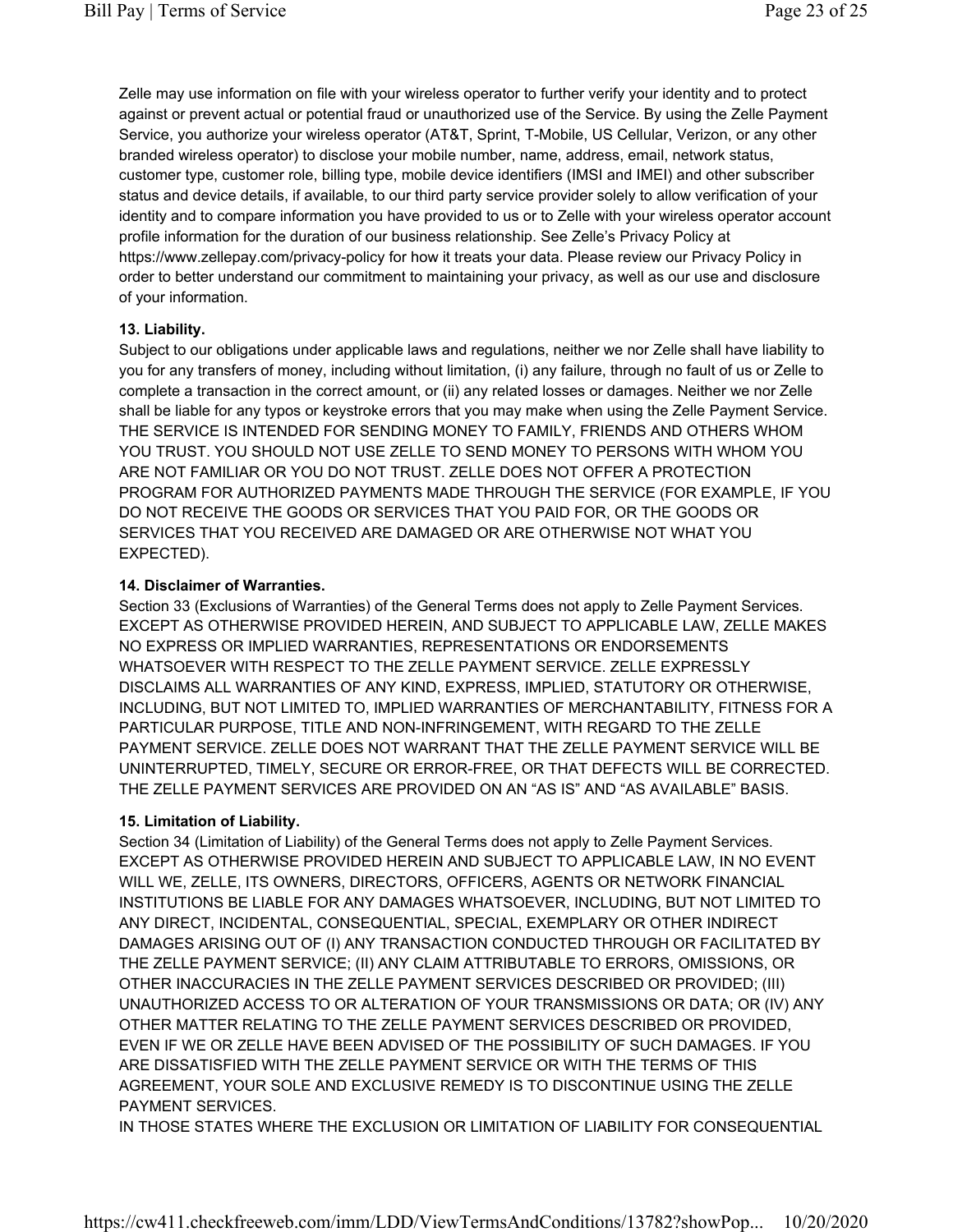OR INCIDENTAL DAMAGES MAY NOT APPLY, ANY LIABILITY OF OURS, ZELLE, ITS OWNERS, DIRECTORS, OFFICERS AND AGENTS OR THE NETWORK FINANCIAL INSTITUTIONS LIABILITY IN THOSE STATES IS LIMITED AND WARRANTIES ARE EXCLUDED TO THE GREATEST EXTENT PERMITTED BY LAW, BUT SHALL, IN NO EVENT, EXCEED ONE HUNDRED DOLLARS (\$100.00).

#### 16. Indemnification.

Section 30 (Indemnification) of the General Terms does not apply to Zelle Payment Services. You acknowledge and agree that you are personally responsible for your conduct while using the Zelle Payment Service and except as otherwise provided in this Agreement, you agree to indemnify, defend and hold harmless Zelle, its owners, directors, officers, agents and Network Financial Institutions from and against all claims, losses, expenses, damages and costs (including, but not limited to, direct, incidental, consequential, exemplary and indirect damages), and reasonable attorney's fees, resulting from or arising out of your use, misuse, errors or inability to use the Zelle Payment Service, or any violation by you of the terms of this Agreement.

#### 17. Use of Our Online Banking Site and/or Mobile App.

You agree to access the Site in compliance with our terms and conditions that we make available elsewhere on the Site, which are incorporated into and made part of this Agreement by this reference.

#### 18. Your Liability for Unauthorized Transfers.

Section 16 (Your Liability for Unauthorized Transfers) of the General Terms shall not apply to the Zelle Payment Service. Immediately following your discovery of an unauthorized Zelle Payment Service Payment Instruction, you shall communicate with customer care in the manner set forth in Section 6 of the General Terms above. You acknowledge and agree that time is of the essence in such situations. The best way to minimize your loss is to call us immediately. You will have no liability for unauthorized transactions if you notify us within sixty (60) days after your monthly financial institution statement which shows the unauthorized transaction has been sent to you. If you do not tell us within sixty (60) days after the statement was sent to you, you may lose any amount transferred without your authorization after the sixty (60) days if we can prove that we could have stopped someone from taking the money had you told us in time. If a good reason (such as a long trip or a hospital stay) prevented you from telling us, we may in our sole discretion extend the period.

When you give someone your password or other means to access your account through which you access the Zelle and Other Payment Services, you are authorizing that person to use your service, and you are responsible for all transactions that person performs while using your service. All transactions that person performs, even those transactions you did not intend or want performed, are authorized transactions. Additionally, transactions that you or someone acting with you initiates with fraudulent intent are also authorized transactions.

Note: These liability rules only apply to Eligible Transaction Accounts used for personal, family and household purposes.

#### 19. Definitions.

"Network Financial Institutions" means financial institutions that have partnered with Zelle.

"Receiver" is a person or business entity that is sent a Payment Instruction through the Zelle and Other Payment Services.

"Requestor" is a person that requests an individual to initiate a Payment Instruction through the Zelle Payment Service.

"Sender" is a person or business entity that sends a Payment Instruction through the Zelle and Other Payment Services.